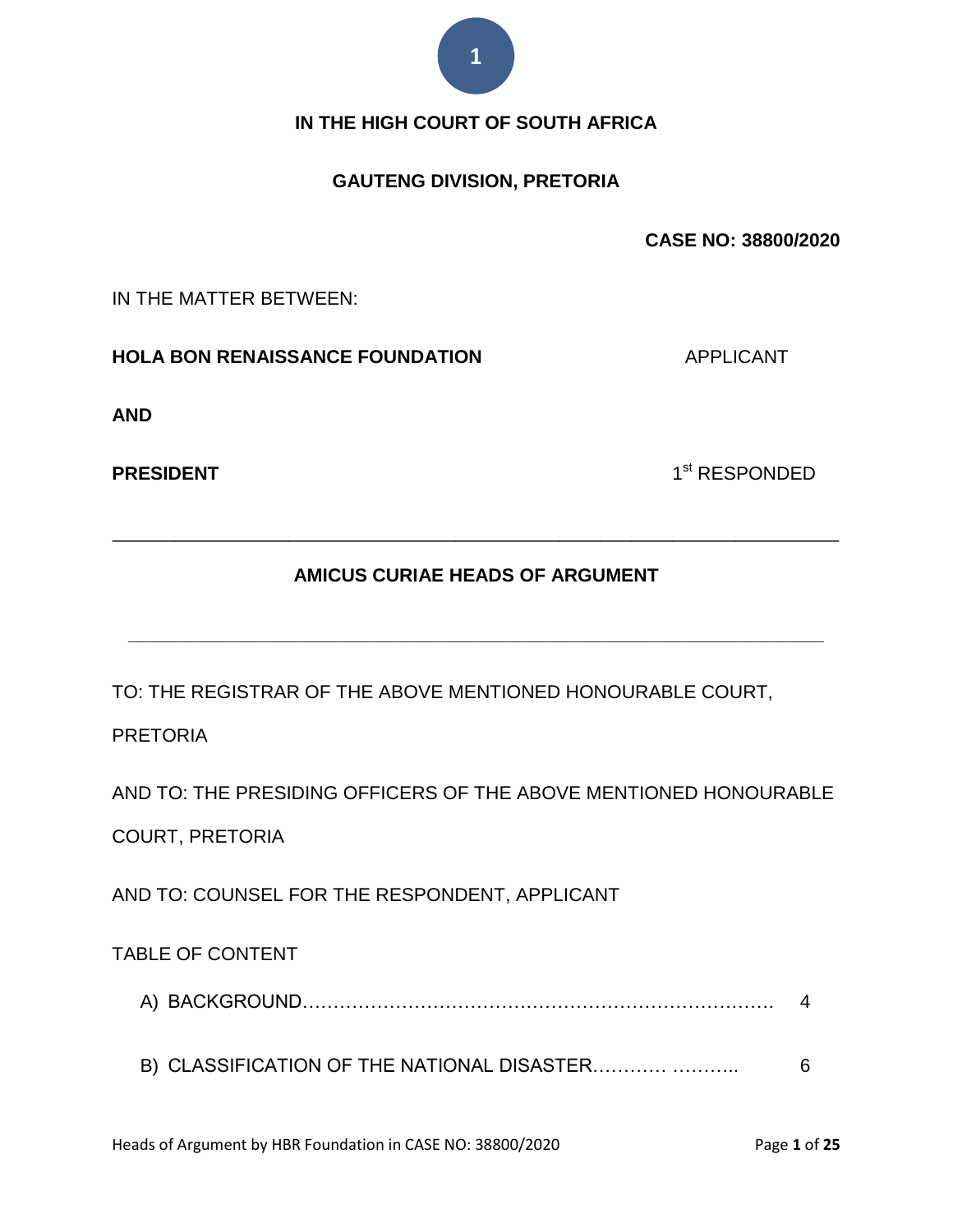| C) PARLIAMENT VIRTUAL SITTING 18 JUNE2020                    | 7  |
|--------------------------------------------------------------|----|
| D) THE JUDGMENT OF THE COURT A QOU                           | 13 |
|                                                              | 14 |
| F) STATE ACKNOWLEDGES COVID 19 IS NOT A THREAT               | 15 |
| G) INTERNATIONAL ACKNOWLEDGES INCORRECT REPORTING on COVID19 |    |
| H) GERMAN APPOINTS AN EXTRA PARLIAMENTARY ENQUIRY            | 16 |
| $\mathsf{I}$                                                 | 16 |
| J) UNCONSTITUTIONAL AND LIMITATION OF                        | 17 |
| K) UNFAIR AND DISCRIMINATION OF THE SOUTH AFRICANS           | 17 |
|                                                              |    |
|                                                              | 19 |
|                                                              | 21 |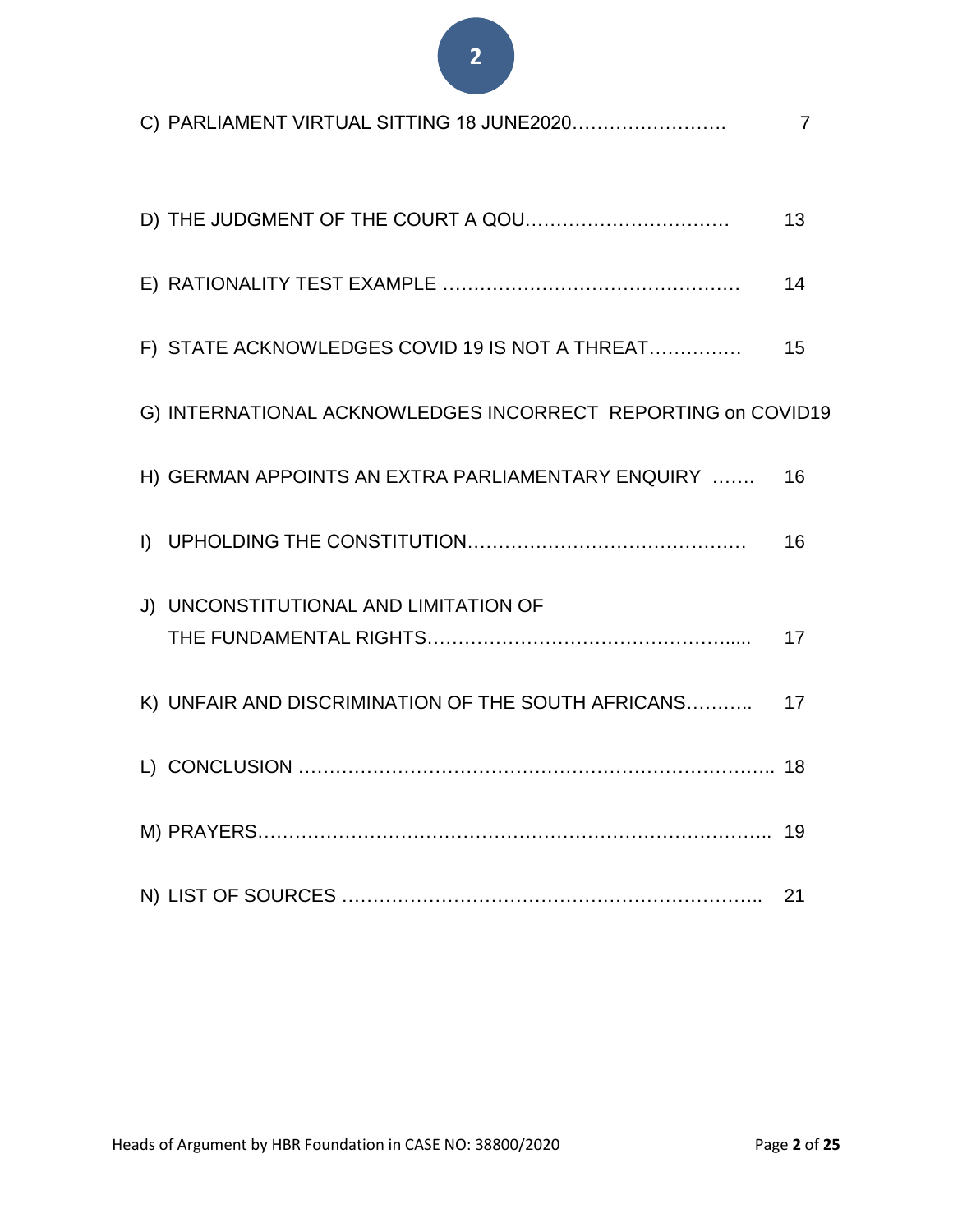## **A) BACKGROUND**

- 1. On the 15 March 2020 in the government Gazatte Vol 657 No: 43096, the Head of National Disaster management. Dr Mmaphaka Tau stated that after assessing the potential magnitude and severity of the COVID -19 pandemic in the country, hereby give notice that on 15 March 2020, in terms of section 23(1)(b) of the Disaster Management Act, 2002 (Act No. 57 of 2002) (the Act), classified the COVID -19 pandemic as a n ON the 15 March 2020 the Minister of Cooperative Governance and Traditional Affairs declared a national state of disaster and she state " Considering the magnitude and severity of the COVID -19 outbreak which has been declared a global pandemic by the World Health Organization (WHO) and classified as a national disaster by the Head of the National Disaster Management Centre, and taking into account the need to augment the existing measures undertaken by organs of state to deal with the pandemic in the government Gazatte Vol 657 No: 43096
- 2. On the 17 March 2020 the Minister declares on government Gazatte No: 43107 regulations issued in terms of section 27(2) 0 of the Disaster Management Act, 2002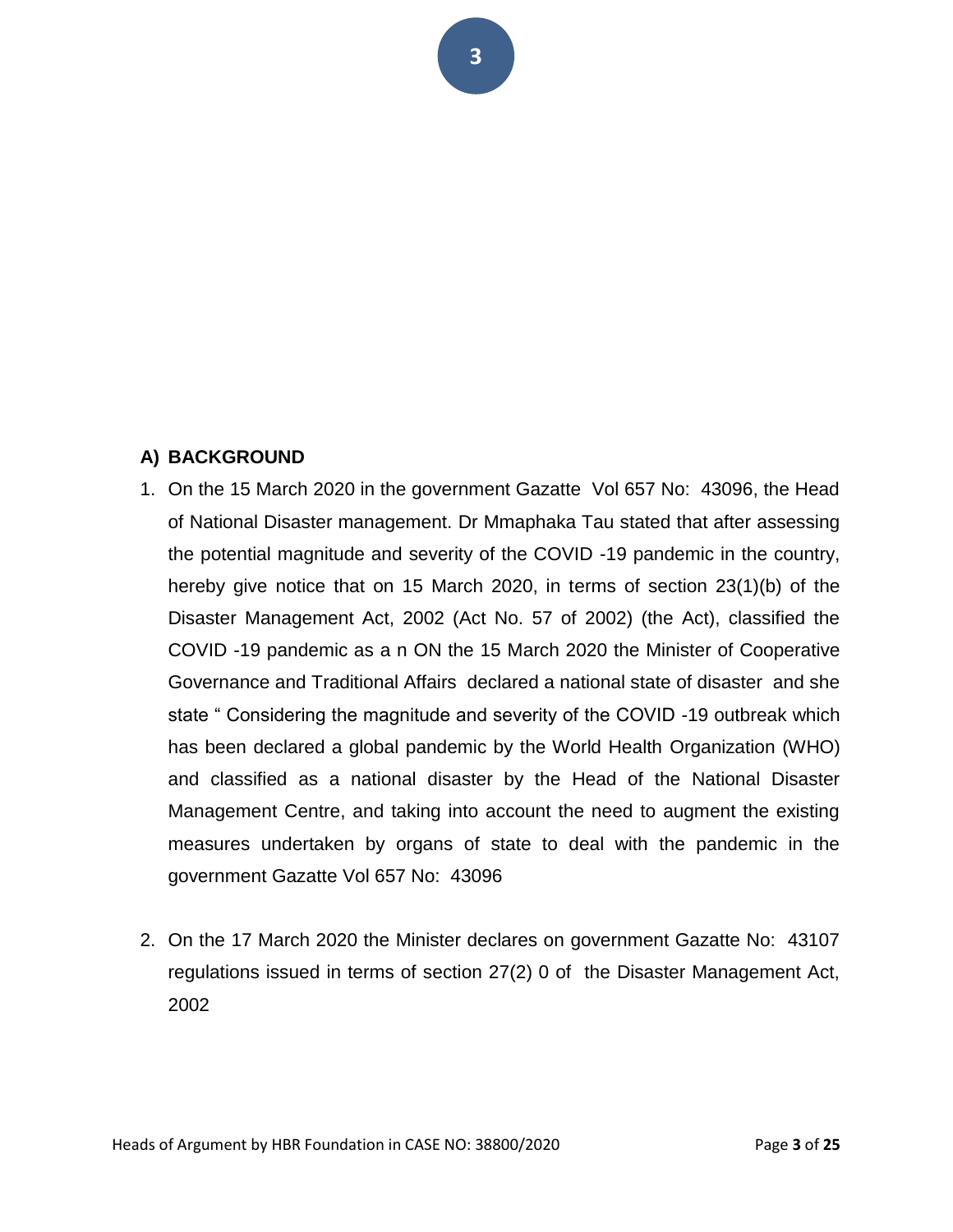- **4**
- 3. On the 19 March 2020, there was a statement of the Inter Ministers Committee on the Gazetted Regulations on the state of disaster Hon. Dr Nkosazana Dlamini Zuma Minister of Cooperative Governance and Traditional Affairs
- 4. The State declared the national disaster On the 23 March 2020, The President Cyril Ramaphosa: Escalation of measures to combat Coronavirus COVID-19 pandemic and called for a lock down
- 5. Thereafter respondent hereby referred to as the State, The State declared some Social Relief as an intervention on country challenges during lockdown
- 6. On the 26 March 2020 HBR Foundation approach the Constitutional court to interdict
- 7. On the 30 March 2020 the Constitutional Court dismissed the application on grounds that it had no prospect of success
- 8. There after the State proceeded with unconstitutional regulations in a form of disaster management regulation and lock down
- 9. The regulations violated the rights of South Africans, in terms all forms that includes work, education, Jobs, Security, health and movement, religion etc…
- 10.The application was successful in a court a quo, as a result the State lodged an application for Leave to Appeal
- 11.The HBRF acts in the interests of those without resources and means to litigate in their own names, and are people who are typically marginalized and disproportionally affected by unconstitutional lockdown regulation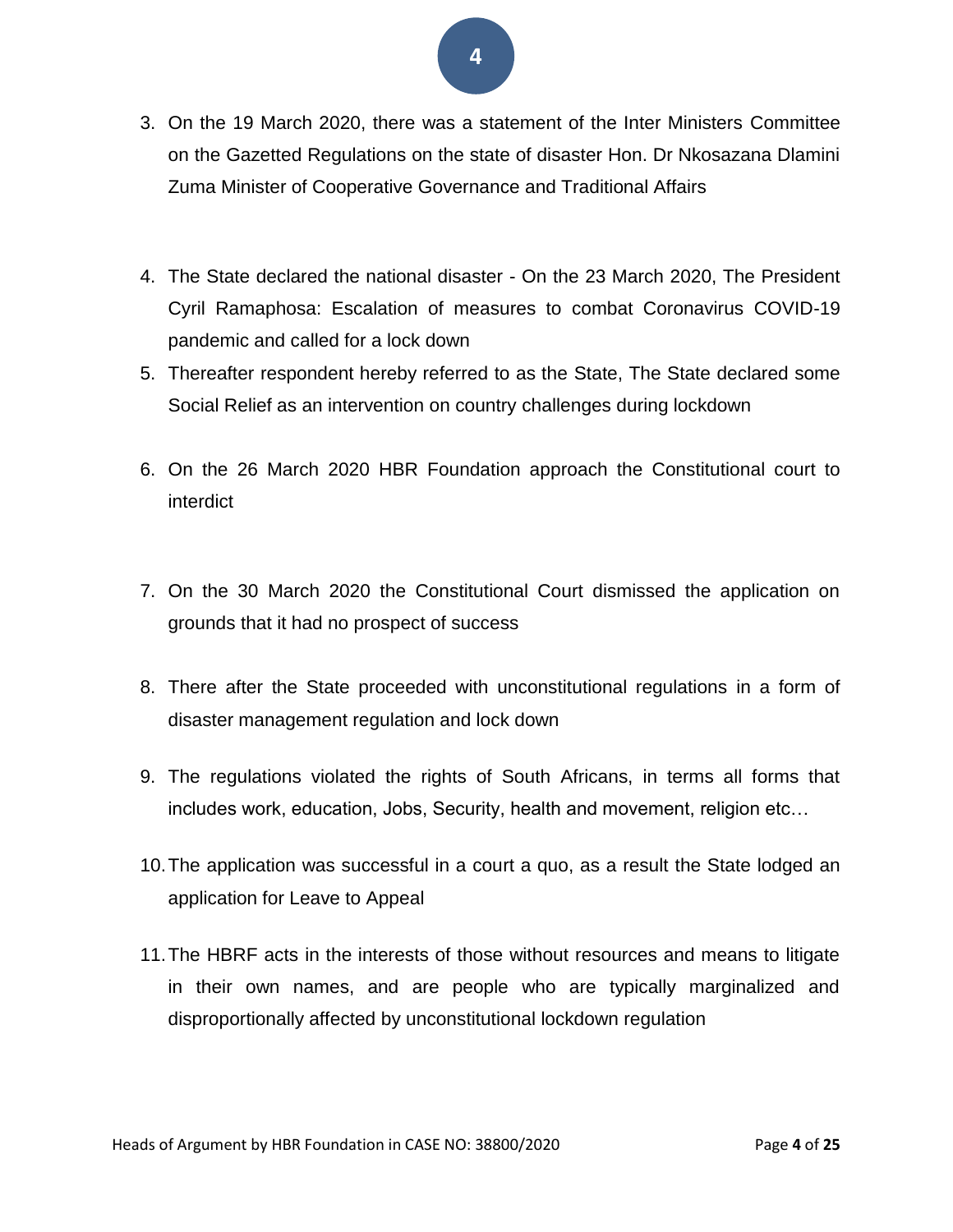- 12.In Campus Law Clinic, University of Kwa-Zulu Natal v Standard Bank of South Africa Ltd 2006 (6) 103 (CC), the Constitutional Court held that granting an *amicus* standing depends on various factors. Included in those factors are:
	- a) The nature of the relief sought and extent to which it is of general and prospective application.
	- b) The range of persons or groups who may be directly or indirectly affected by any order made by the Court and the opportunity that those persons or groups have had to present evidence and argument to the Court.
	- c) The degree of vulnerability of the people affected, the nature of the right said to be infringed; and
	- d) The consequences of the infringement.
- 13.We have perused the judgment of the Court a quo as well as the founding papers we are of the view that the submissions we intend to make advance will focus on pertinent issues that have not been fully canvassed by the parties.
- 14.We are mindful of the duty of amicus curiae not to repeat any submissions made by the parties. We are of the respectful view that our submissions of substance which would be helpful to this Court in dealing with this matter focuses on the on the inception which is classification of Covid 19 on whether or not is a disaster, and our argument clearly indicate it is not a disaster. Then the relief and promises of the state not fulfilled and State that architected a disaster against its own people.

## **B) CLASSIFICATION OF THE NATIONAL DISASTER**

15.It is apposite to state that, an Epidemic is a disease that affects a large number of people with in a community. A pandemic is an Epidemic that's spread over multiple countries or Continent. An outbreak is a greater than anticipated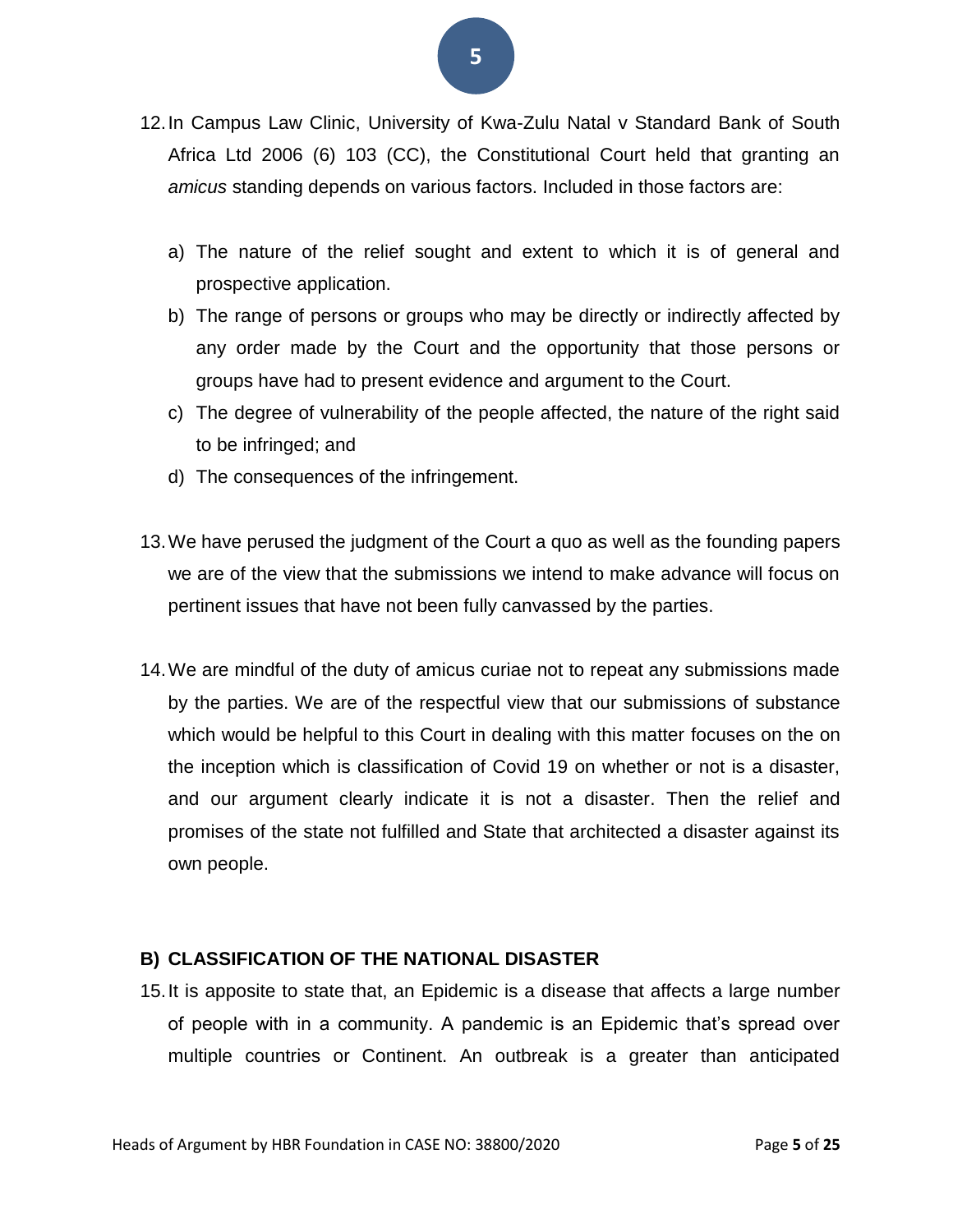increase in the number of endemic cases. It can be also single case in a new area. If it's not quickly controlled; an outbreak can become an epidemic.

- 16.South Africa over past decades has experienced various Endemic, Epidemic and pandemic such as Cholera, Small pox, HIV/Aids, SARS, Listeriosis, Severe Acute Respiratory Syndrome (SARS), Rift Valey fever Turbelance, Epidemic and Malaria.
- 17.On the above the State has not differentiate between Covid19 and all the above and why it is perceived Covid 19 as a National disaster
- 18.The State has not provided a rational of any disease or virus including what constitute a disaster, a national disaster and how it categories such disaster in a form of an event and a form of a virus
- 19.Instead of the state to put measures to control few single cases of the outbreak, it resulted blowing the matter out of proposition by declaring the National disaster, clearly the State has no classification of what constitute a national disaster
- 20.The State has failed to make it public of its Covid19 assessment, and therefore denying the public the reasons which lead to declaring a state of national disaster ultimately to Lockdown.

## C) **PARLIAMENT VIRTUAL SITTING**

- 21.Parliament held a virtual sitting on the 18 June 2020 in line with Covid19 regulations:
	- a) A question was asked by the EFF leader Mr Malema to the President of the Republic of South Africa and HBRF quote "Mr President Do you have any Scientific evidence of how many people are going to die out of the pandemic, or we are just going as usual without knowing what are the expected infections and expected death within a particular period of time,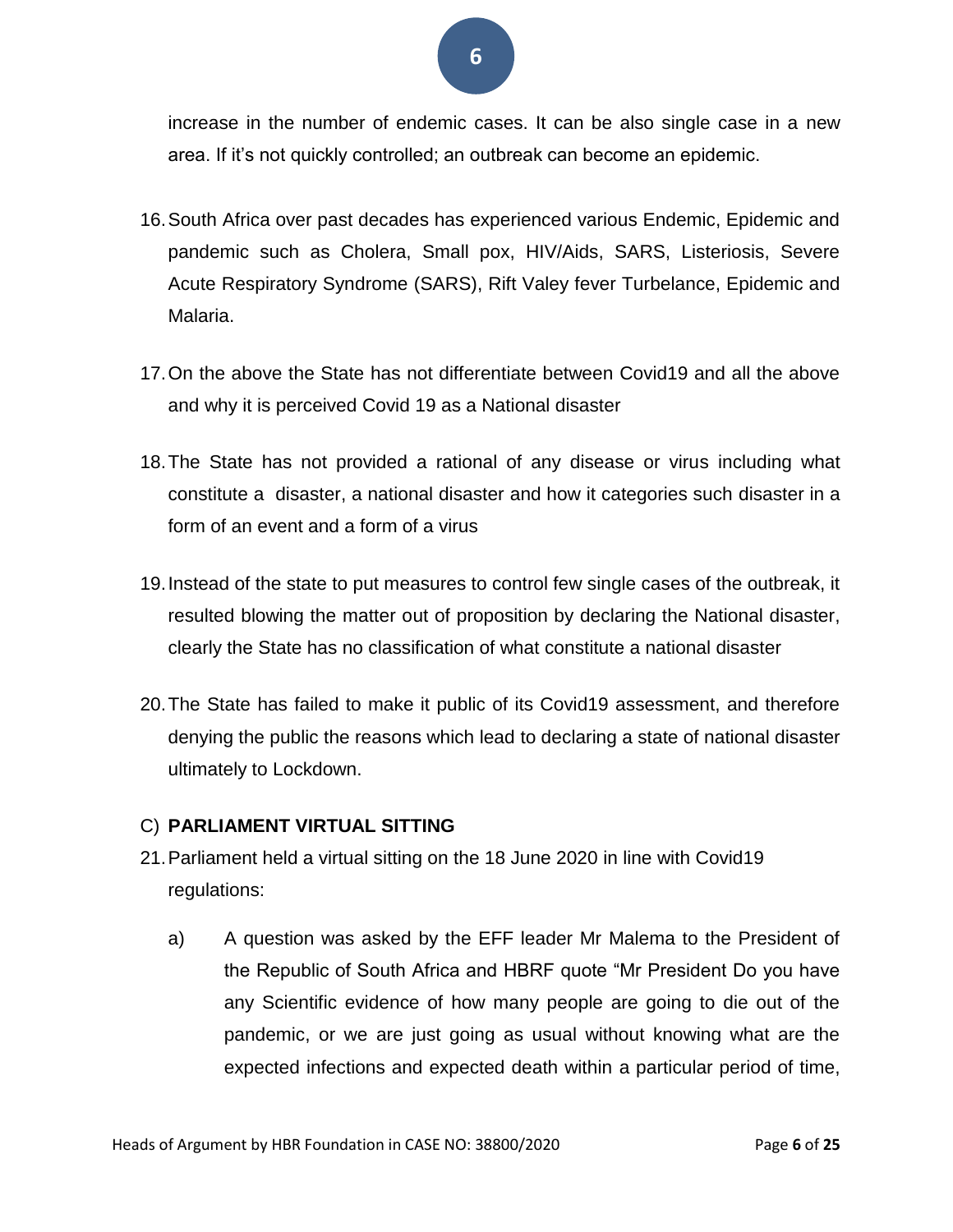

have you be given an advise as to within a particular period we can expect that SA will lose so many lives" unquote .

b) The President of RSA response HBRF quote: We have been advised by top Scientist in our country and we have benchmarked what we are doing here against what is happening in other parts of the world. Many parts of the world did not do what we did, our lockdown was hard we will concede that, we went on even to restrict things that many other countries did not restrict like alcohol, like cigarettes, buying and selling of a number of items, but we know in time we were not going to be able to keep to the lockdown forever." unquote

22. The President did not refer to the assessment report of the national disaster center and its classification which should be guiding South Africa.

23. There were no reasons for classification other than other countries are doing we doing lockdown.

24. The state failed to provide the reasonable threshold for its Hazard assessment which is lead to its decision to declare a national disaster. The State further failed to provide the reasonable threshold from its vulnerability assessment which is lead to its decision to declare a national disaster.

25. The Classification of Covid 19 as a the national disaster and all Lockdown regulations proclamation in terms of the Disaster Management Act No. 57 of 2002, had (have) a significant impact, affecting fundamental rights of South African citizens. Particularly;

- a) Infringement of Bill of Rights Chapter 2 , Section 7, Rights
- b) Violation of Bill of Rights Chapter 2, Sections 10, Human Dignity
- c) Violation of Bill of Rights Chapter 2, Sections 21,
- d) Freedom of Movement and Resistance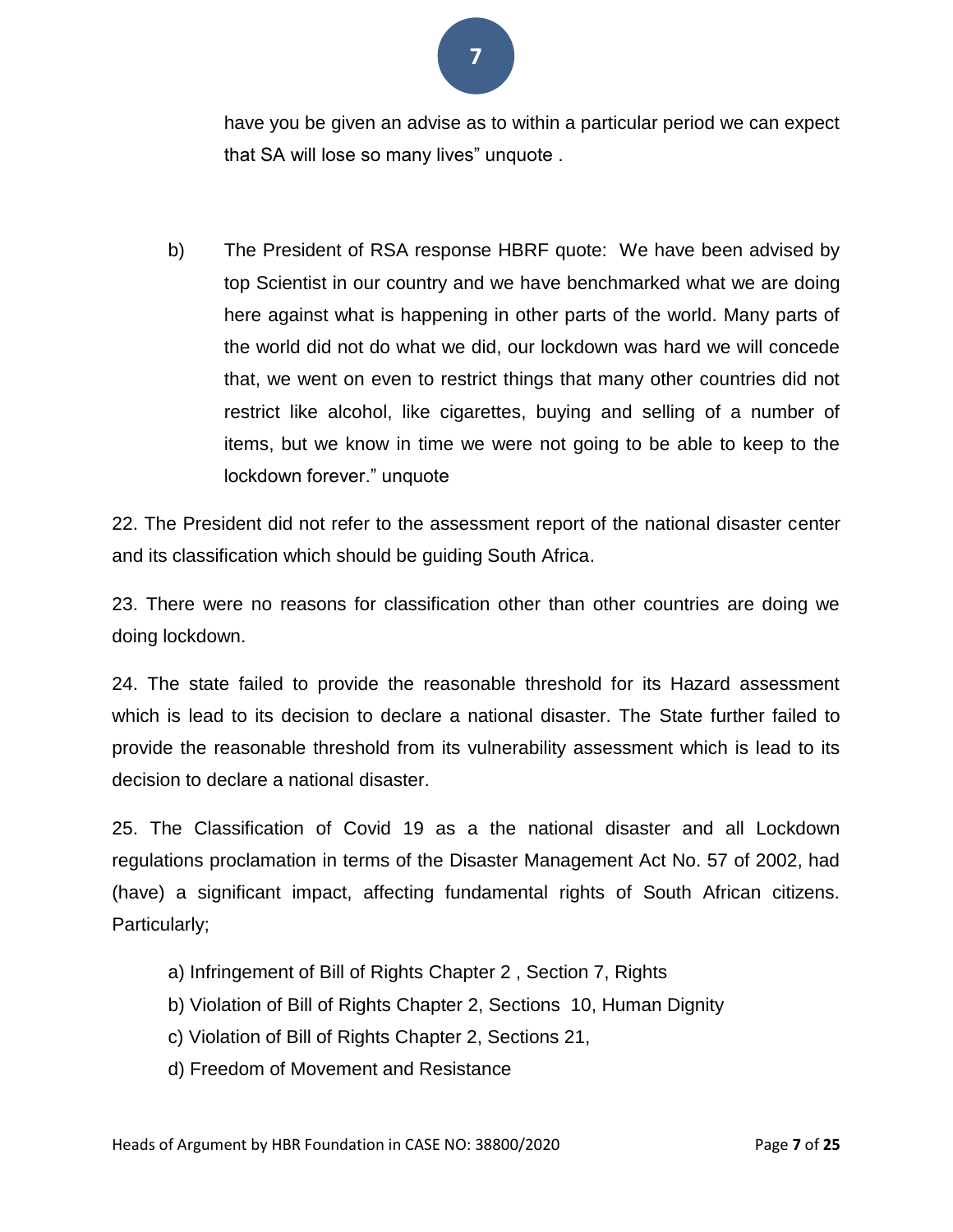e) Infringement of Bill of Rights Chapter 2, Sections 22, Freedom of Trade, Occupation and Profession

f) Violation Bill of Rights Chapter 2, Sections 27 Health Care, Food Water and Social Security

g) Violation Bill of Rights Chapter 2, Sections 28 Children, that includes child head household, to basic nutrition, shelter, basic health care services and social services;

- h) Infringement to Bill Of Rights Chapter 2, Section State of emergency
- i) Violation of the Constitution in particular the preamble

26. The State discriminated by forcing South Africans to communicate with it over the internet platform nothing that not every South African has access to the Internet during lockdown, while South African we forced to Stay at home and not every South African has an income to buy data.

27. Lockdown regulations sought to combat the spread of coronavirus amongst South African citizens, but its regulations are not rationally connected to the means taken by the Executive, secondly other regulations infringed the fundamental rights mentioned in paragraph above and they are not justified and reasonable as envisaged in section 36(1) of the Constitution

- (a) the nature of the right;
- (b) the importance of the purpose of the limitation;
- (c) the nature and extent of the limitation;
- (d) the relation between the limitation and its purpose; and

\_\_\_\_\_\_\_\_\_\_\_\_\_\_\_\_\_\_\_\_\_\_\_\_\_\_\_\_\_ <sup>1</sup> In terms of Section 36. of the Constitution:

<sup>(1)</sup> The rights in the Bill of Rights may be limited only in terms of law of general application to the extent that the limitation is reasonable and justifiable in an open and democratic society based on human dignity, equality and freedom, taking into account all relevant factors, including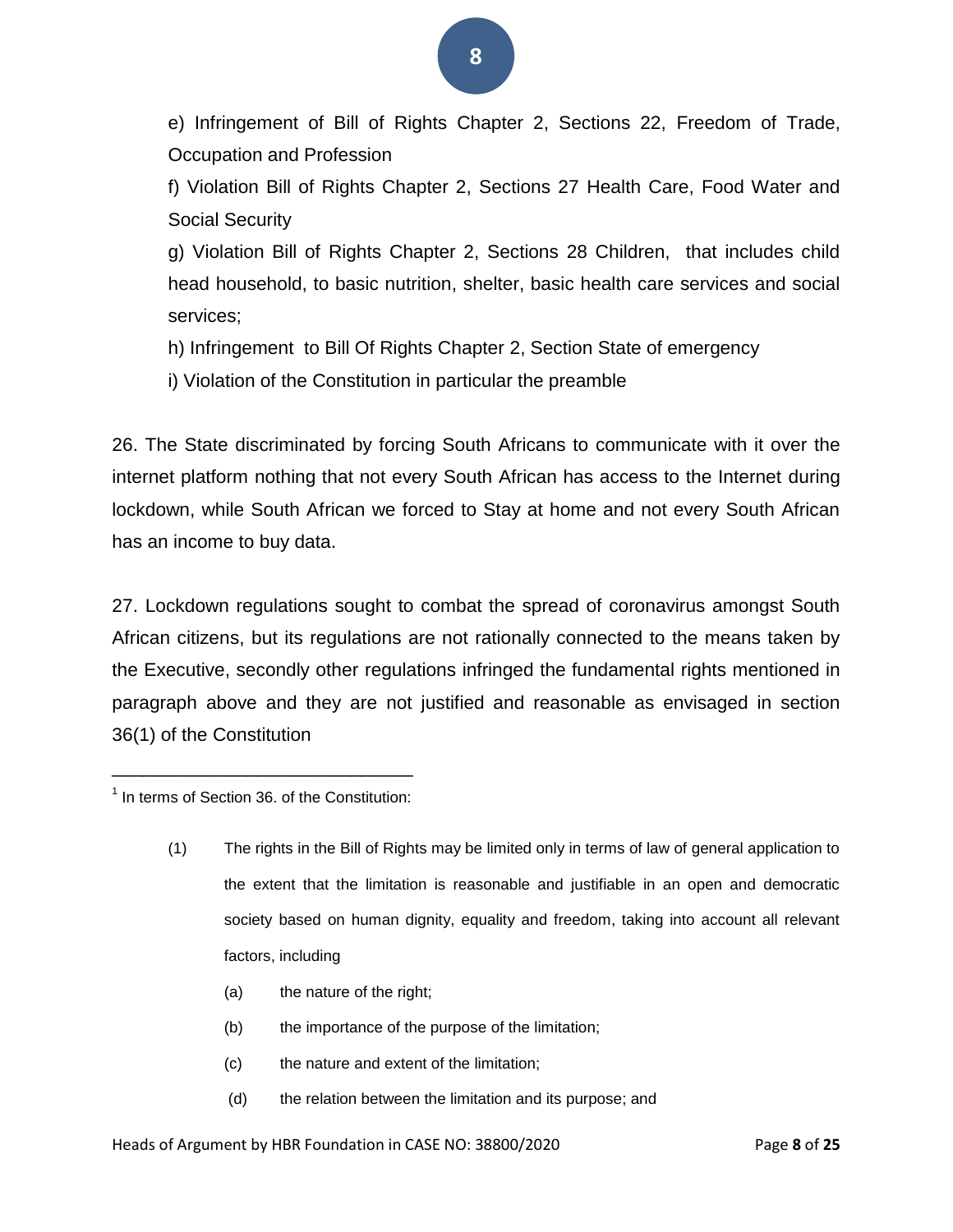- (e) less restrictive means to achieve the purpose.
- (2) Except as provided in subsection (1) or in any other provision of the Constitution, no law may limit any right entrenched in the Bill of Rights.

## **D) HEALTH AND DEATH ON COVID 19**

## **i) Guidelines of Death by Covid 19** –

28. The State confirmed that at least 1930 death cases due to Covid 19, we would like to bring to the country the guidelines of World Health Organization. The State report has created panic in the country on death related to Covid 19, as if it is only confirmed deaths, while the World Health Organization guidelines recoding medical certificate of cause of Death it states " *COVID-19 should be recorded on the medical certificate of cause of death for ALL decedents where the disease caused, or is assumed to have caused, or contributed to death"* . (*see Point 3 of Annexure 1 Guidelines\_Cause\_of\_Death\_COVID-19) - International Guidelines For Certification And Classification (Coding) Of Covid-19 As Cause Of*  Death) and that only in 5 August 2020 the State will be testing and validating if death is due to *COVID19 -* https://www.youtube.com/watch?v=ms2vSMQmQS0

## **ii) Lessons learned by the Minister of Health on Covid** –

29. The media coverage 30 April 2020, where This is the opinion of Health Minister, Dr Zweli Mkhize, who joined a panel of experts from the World Health Organization (WHO) in reflecting on how countries in Africa are dealing with the worldwide pandemic. On a question of the relative low infection rates against that of the international world, Mkhize said I quote " *several factors could have contributed, including an overall younger population that could probably handle the virus better, and the fact that Africa was among the last continents to have recorded a first case and thus had the opportunity to respond faster*", *unqoute (see annexure 2 Dr MNkhize Lesson learned on Covid 19)*

## **iii) Unexplained Death by National Organization of Rare Disorders** –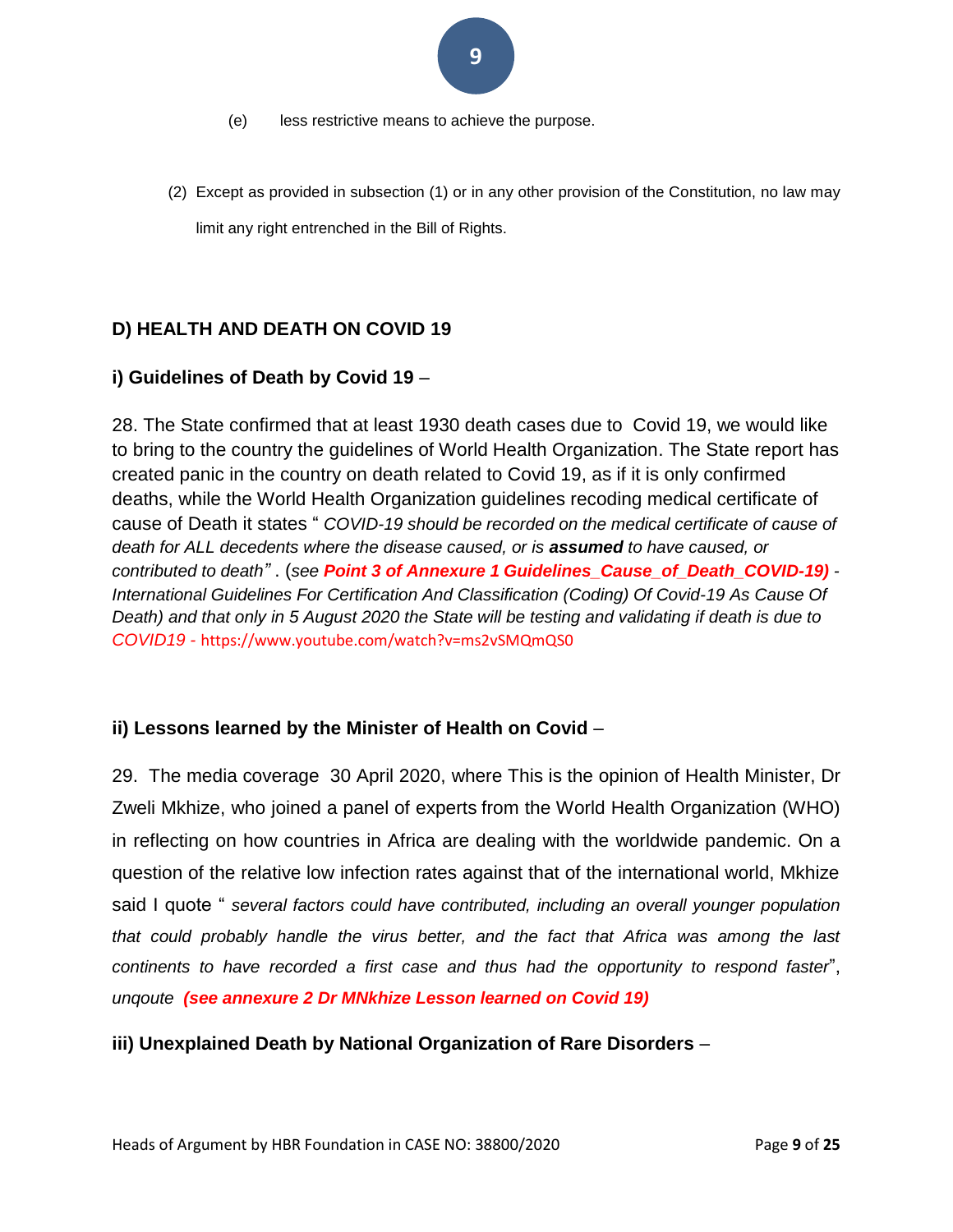30 this organization has reported Sudden unexplained death in childhood (SUDC) is the sudden death of a child 12 months of age or older that remains unexplained after a thorough case investigation, including performance of a complete autopsy, examination of the death scene, and review of the clinical history. Amongst other reports and However, due to the lack of standardizations of death investigations, consideration of undiagnosed cases of cardiac to list a few **(See annexure 3 Unexplained Death in Childhood)** and yet State has taken the easier route to assume all death to be due to Covid19. The National Organisation of rare disorder has since 2015 identified multiple of death and still no National Disaster was declared by the State. There has been a public outcry where family are forced to bury their deceased who died on unrelated Covid 19 death, that they are death certificate state Covid 19 death to increase the daily death statistics in the country.

## **iv) Covid19 vs TB, SARS, HIV/AIDS, Influenza** –

31. This Month the WHO has declared this period is an era of another Pandemic which is Influenza, ofwhich the has cost lives during winter seasons, and the State has ignored that Pandemic at the expense of Covid 19 and any other illnesses, which is another pandemic which is a serious virus, and TB, SARS, Malaria, HIV/Aids are serious virus that are of a serious danger to any person irrespective of their medical condition, while Covid 19 is dangerous for people with underline health condition and/or weak immune system, but mild symptoms do not need vaccine but require quarantine of 15 days to selfheal particularly from people who do not suffer any underline health condition

#### **iv) Mortality rate** –

32 The State has deferred it constitutional obligation of a controlling a national disaster which is experienced everyday as reported by statistic, the infant mortality rate in South Africa from 2008 to 2018. In 2018, the infant mortality rate in South Africa was at about 28.5 deaths per 1,000 live births. **(See Annexure 4 – Infant mortality rate 2008-2018)**

**10**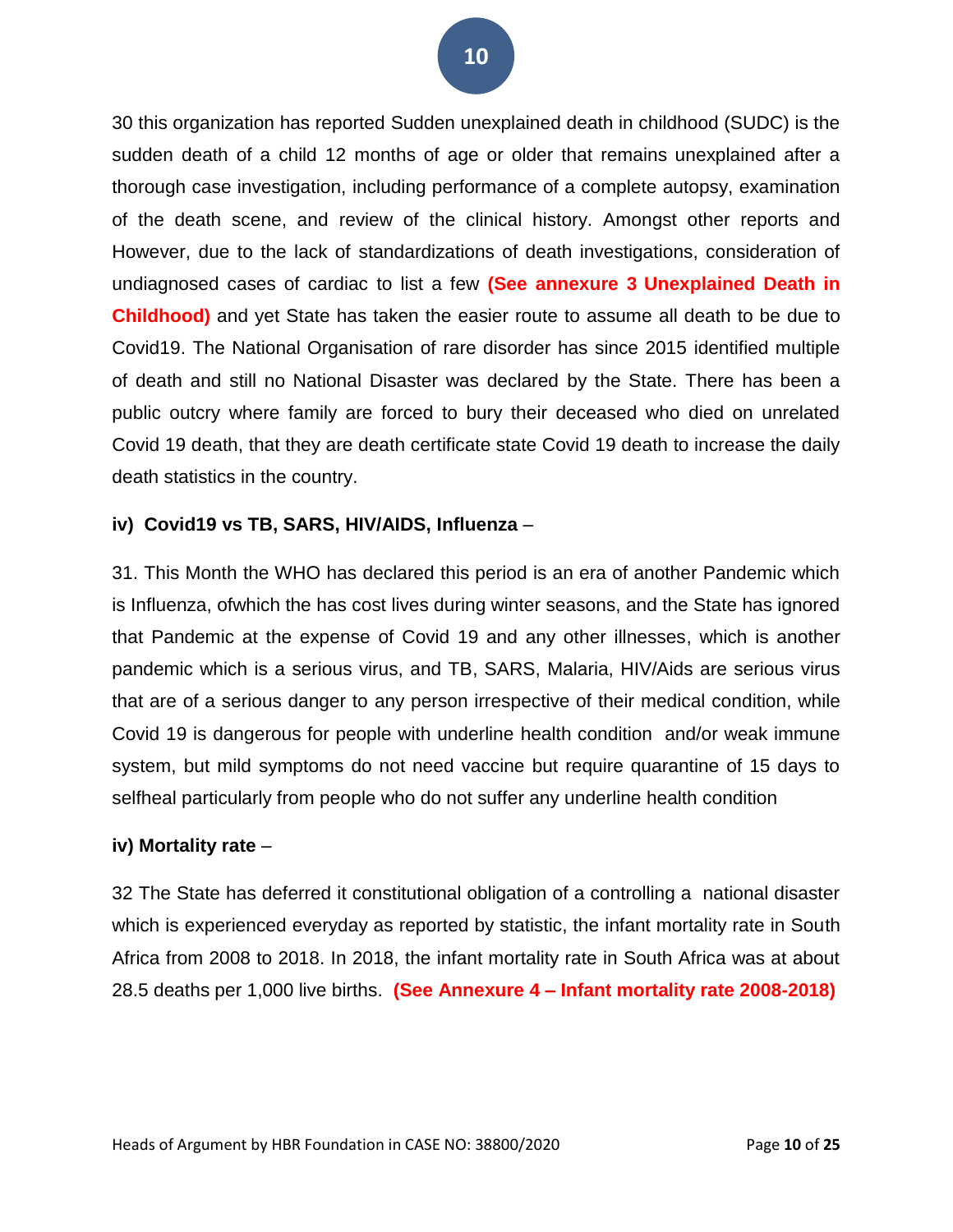#### **E) DECLARATION OF NATIONAL STATE DISASTER MANAGEMENT**

33. The State relied on a classification of a COVID19 that was baseless, unreliable and had no truth in it. Furthermore it opted to even implement Disaster management regulations that were not practiced anywhere in the world, which were hard for South Africans and which were a violation of the constitutional rights of all South Africans, as per the President Statement in the Parliament on the 18 June 2020.

#### **F) STATE FAILURE ON COVID 19 SOCIAL RELIEF**

34 The **State failure** to carry its **constitutional obligation** in terms of all Covid 19 SOCIAL RELIEF:

- **a) Social Relief on SASSA** We have experience where the State would commit and change its mind such as when the State announced the R350 to be paid to unemployed and still today majority have not paid, HBRF on the 17 June 2020 wrote a letter of demand to the Minister of Social Development this is after it identified that 16 million South Africans as per the Stats SA are unemployed , and only 1.3 Million were paid for one monthly. In the letter we request the Department to provide appeals process within 48 Hours See (the Annexure 5 Letter of Demand to SASSA). The Department on the 20 June 2020 issued a media statement SASSA working on appeal system for R350 grant applicants - 85 eight five days into lock down, this is a caring State to save lives from poverty (See Annexure 6 SASSA working on appeal system for R350 grant applicant)
- **b) Social Relief on UIF** Because there are more than 750000(seven hundred and fifty thousand employees who have not received their salary since lockdown was declared HBRF has intervened (see Annexure 7 Letter of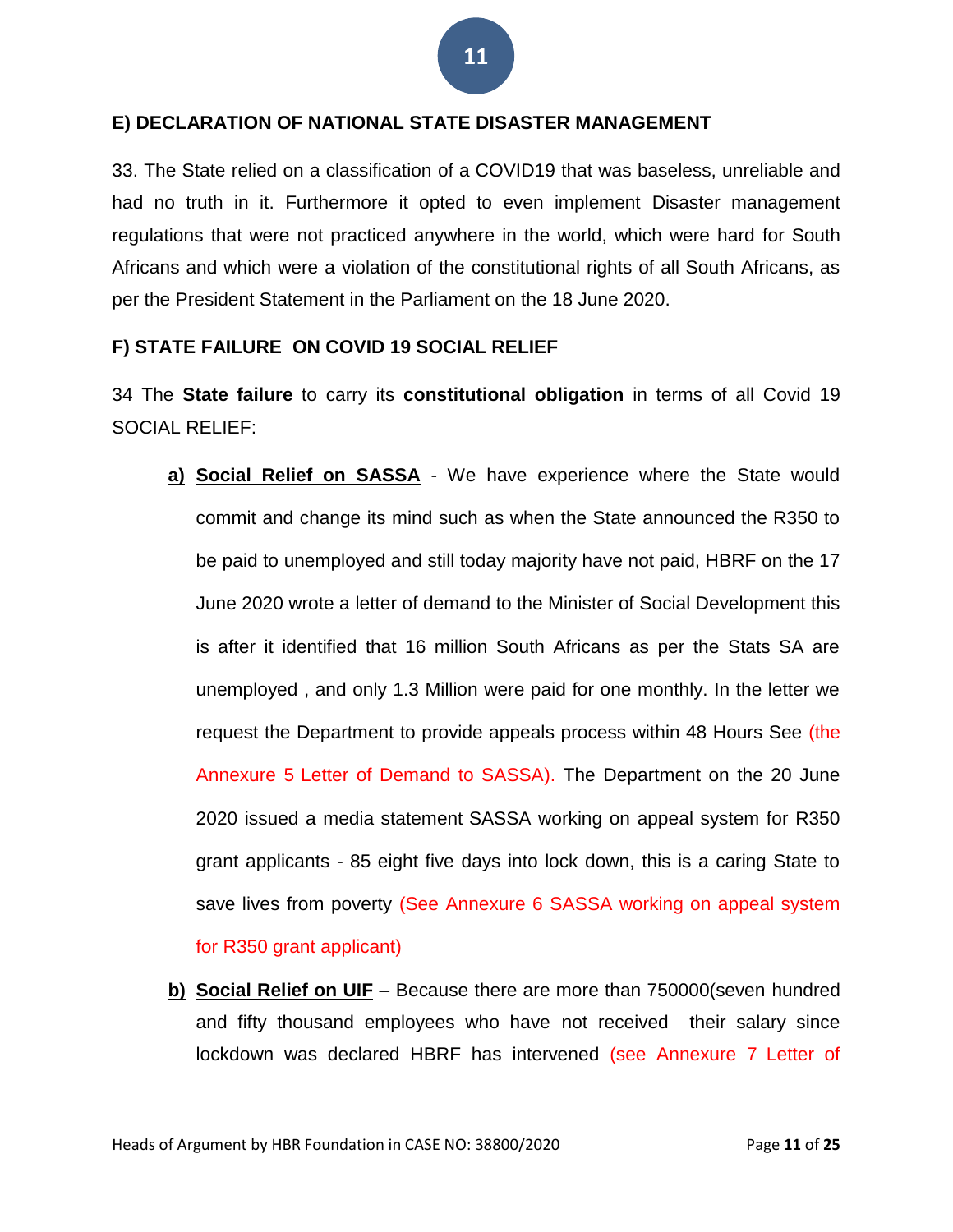Demand UIF) and see the UIF respond (See Annexure 8 Letter UIF RESPONSE to HBR)

- **c) Social Relief on Small business** with SMME we have yet to see and find an SMME that has been funded, while land lord are everyday evicting SMME due to assistance from the State (See Annexure 9 Letter of Demand Small Business)
- **d) Social Relief of Sports, Arts** majority of actors, film producers and athletes have not receive a cent from the grant since lockdown and this sector is hard hit by the unconstitutional lockdown (see Annexure 10 Letter of Demand DSAC)
- **e) Social Relief on Transport Sector** when Lockdown was declared the Taxi industry worked with the State to transport essential Services and people to hospitals and kept the industry growing. On the 22 June 2020 Taxis who assisted the State during lockdown had to strike in order for the State to get attention of it **(See ockdown taxi strike )** while the State gives R200bn (two hundred Billion) to banks without any conditions that are aimed to improve the poor of the poorest including their partners who in this case were the Taxi operators. Noting the regulation state that taxi cannot have 16 passengers (seating together) while in a funeral 50 people can seat together.
- **f) Department of Justice role during LockDown** The department of Justice is the only department that was making an income during the lockdown, with this unconstitutional regulations, due fines paid by South Africans who were trying to their daily basic living survival, while the other people are having criminal records due to this unconstitutional lockdown regulation, which has created a criminal record against obedient and discipline South Africans, with companies retrenching Like Mass Mart, Edcor, Telkom, SABC, Samancor, Sibanye-Stillwater, Glencore, Aspin , 90% of SMME and NGO to list a few the record will make it even more difficult for South Africans to obtain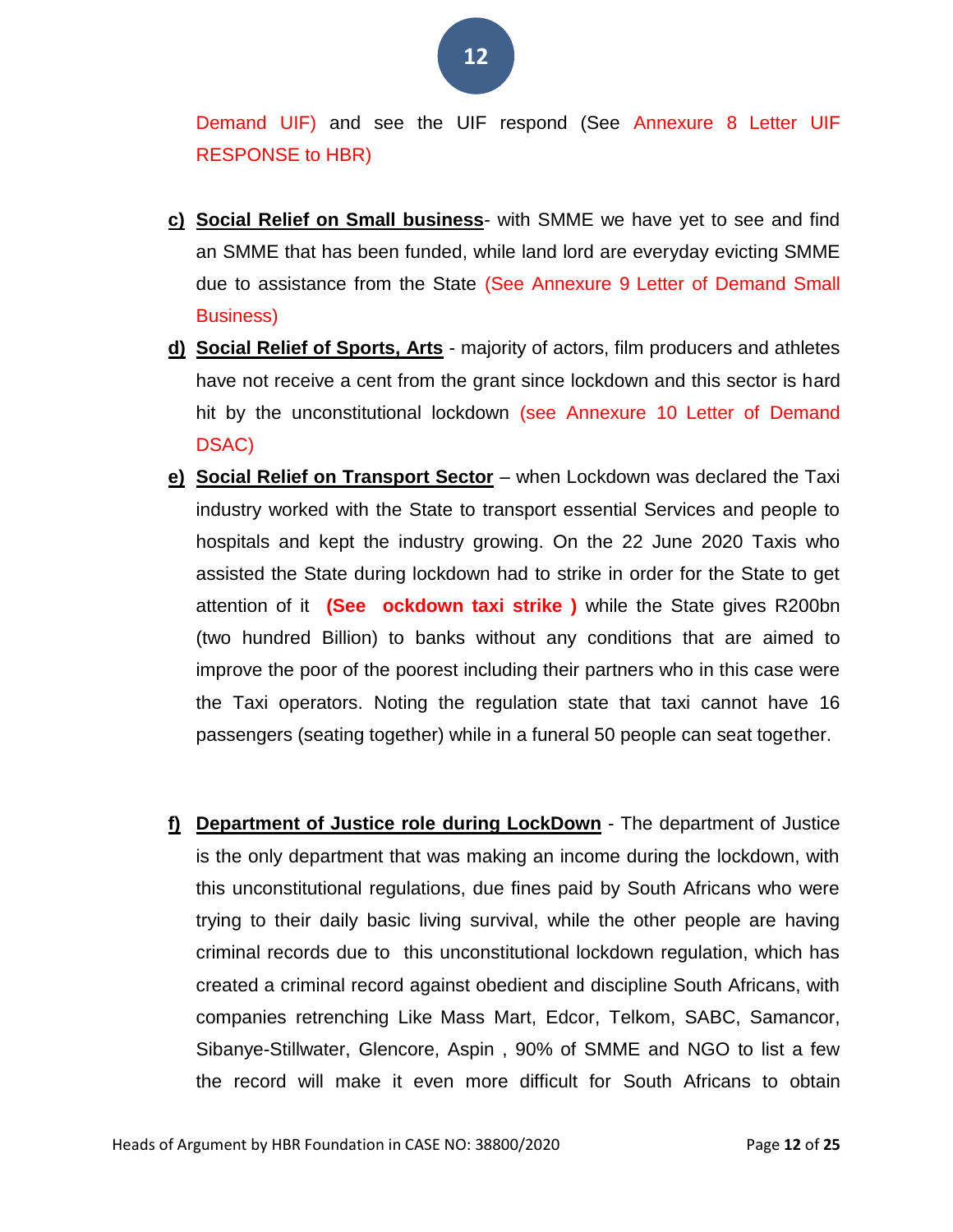prospect of employment. **( See the Annexure of Demand HBR vs Department of Justice and SAPS)**

## F) STATE ACKNOWLEDGES COVID 19 IS NOT A THREAT

The state acknowledges that Children illneses more than are dangerious than COVID19 click https://www.youtube.com/watch?v=hUcVrdwWmjg

## **G) RATIONALITY TEST**

35. The State decision to create the gazette and classify Covid19 a national disaster one was not rationally connected to the means taken to combat coronavirus.

36. The State lockdown regulations-driven response to the Coronavirus pandemic, including the State choices about how to combat Coronavirus, should have considered reasonable threshold for its Hazard assessment and impact assessment which is lead to its decision to declare a national disaster.

37. The State further failed to provide the reasonable threshold from its vulnerability assessment which is lead to its decision to declare a national disaster.

38. Rationality review asks a narrow question: is there a rational connection between the government's objectives and the means chosen to achieve them. The rationality is not about whether a decision is right or wrong. It follows that this case the question is much narrower: is there a rational connection between the State's objectives. The Court a quo's answer—an emphatic 'NO'—was correct.

39. The State has obligation when making regulations in terms of Disaster Management Act, to ensure that the means taken to combat coronavirus are rationally connected to the purpose it seeks to achieve, secondly the limitation of rights by regulations are reasonable, justifiable and there is no dispropositionality between State objective and the limitation of the rights.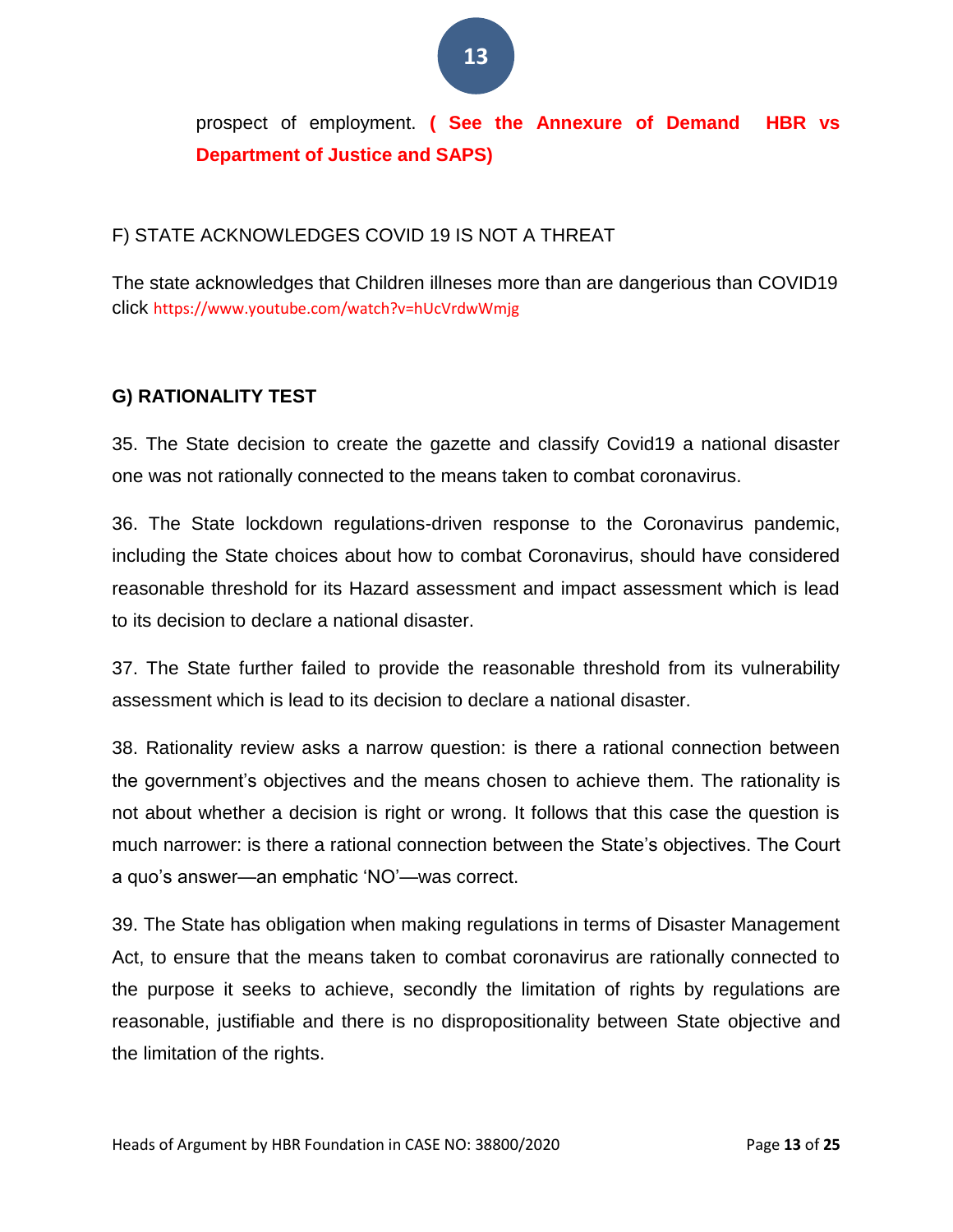40. A good example of the Malawi Government which put a hold on lockdown, - see the click on the link https://youtu.be/nH8D1yE6Pc8

## **H)** RATIONALITY TEST EXAMPLE

41. The good example of a State that applied a rationality test is Malawi, when it put on hold it lockdown in the interest of its people and not joining fashion.

(see Bengwenyama Minerals Pty Ltd v Genorah Resources (Pty) Ltd 2011(4)SA 133(CC) the Constitutional court Stressed the rule of law underpinnings behind section 172.the rule of law is entrenched in section 1(c) of the constitution which provides that it is a foundational value of our constitution and our society. The rule of law concern behind a declaration of invalidity of law or conduct, was dealt with as follows in the said judgment at paragraph 85 " *I don't think that it is wise to attempt to laydown inflexible rules in determining a just and equitable remedy following upon a declaration of unlawful administrative action. The rule must never to relinquished but the circumstance of each case must be*  examined in order to determine whether the factual certainty requires some amelioration of *legality, if so to which extent*"

42. Instead of the State to utilize the alternative relief, the State use that period to continue bringing more harm to South Africa with this appeal to keep the status quo of non-accountability, poverty, increase of illiteracy and retrenchments in the economy, hence we request the court to dismiss the appeal with costs

43. State failed to give measures used to combat COVID19 or any other pandemic that have strike the Republic.

44 the need to argument the existing measures undertaken by organs of to deal with the pandemic. The recognition of special circumstances warranting such declaration. ( See In Hoffman v South Africa Airways 2001(1) SA the court held that appropriate relief in terms of section 38 must be construed purposely and in the light of Section 172(1)(b) which empowers a court in constitutional matters to make any order that is just and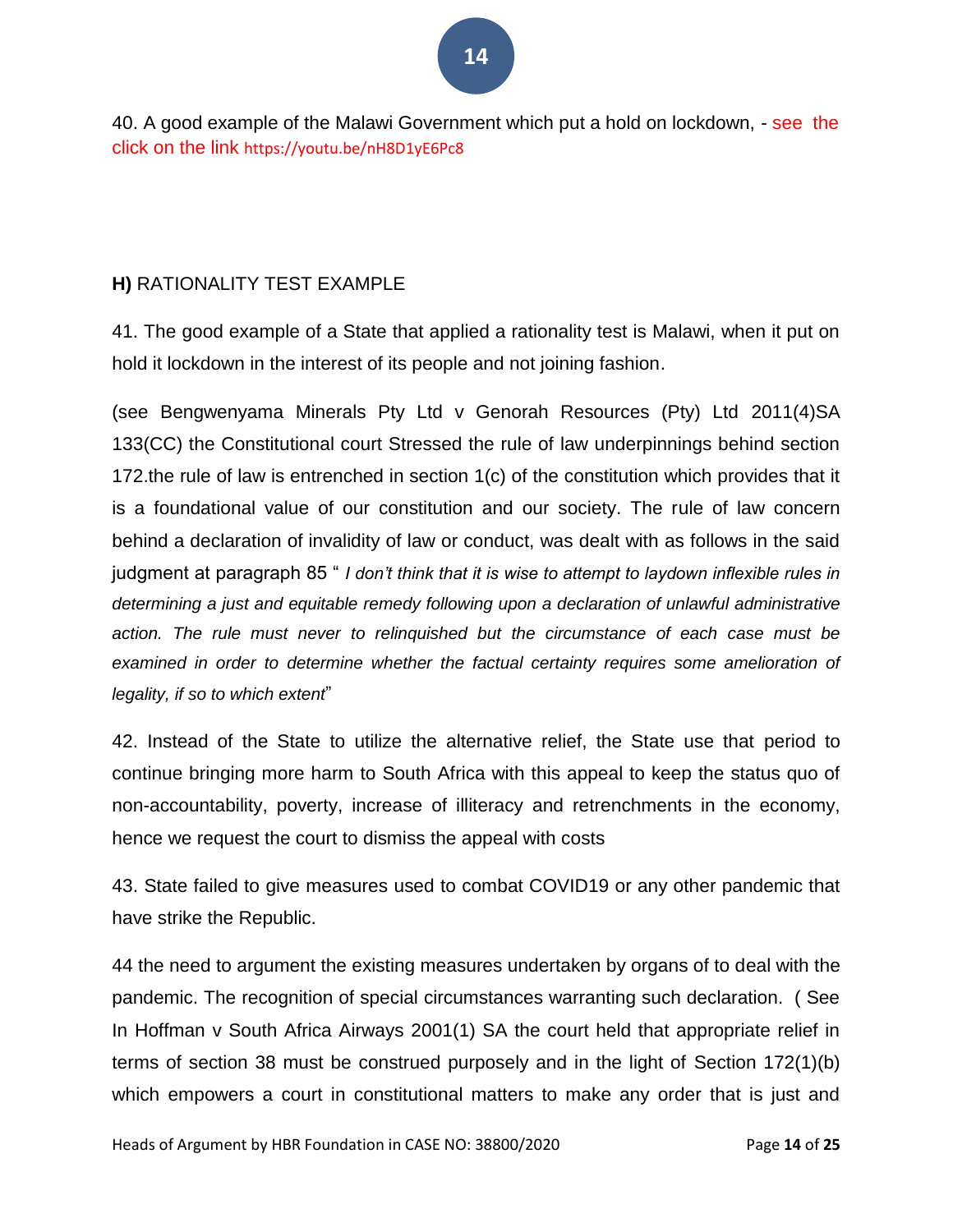## equitable. Such the court held that, '*appropriate relief must be fair and just in the circumstances of the particular case. 'Appropriateness imports 'the element of justice and fairness'*)

45. The State appeal has no reasonable prospect of success, the relief seek by the State undermined its own constitutional obligation, the bill of rights and the majority of South Africans who are on the urge of death due to poverty and the costs of crime rising because of this lockdown.

## **I)** STATE ACKNOWLEDGES COVID 19 IS NOT A THREAT…………… 15

46. Kindly find the attached annexure of Minister of health Click here : https://www.youtube.com/watch?v=hUcVrdwWmjg

## **J)** INTERNATIONAL ACKNOWLEDGES INCORRECT REPORTING on COVID19

47. The State has failed to provide how it classifications of any diseases, The State has failed to convince the court of why Covid 19 was classified as a national disaster. The State has not classified correctly covid19 and against TB, Influenza, Malaria, SARS etc…

48. The State has not provide reasonable facts, have not made the assessment publicly or its ground for the declaration of a national disaster and reasons for the Declaration of the National Disaster Management. From inception of the breakout of the Covid19, they did not conduct a scan and assessing the risk.

49. The State took a decision based on hearsay of the Media and opted to violate the bill of Rights of South Africans through an unconstitutional lockdown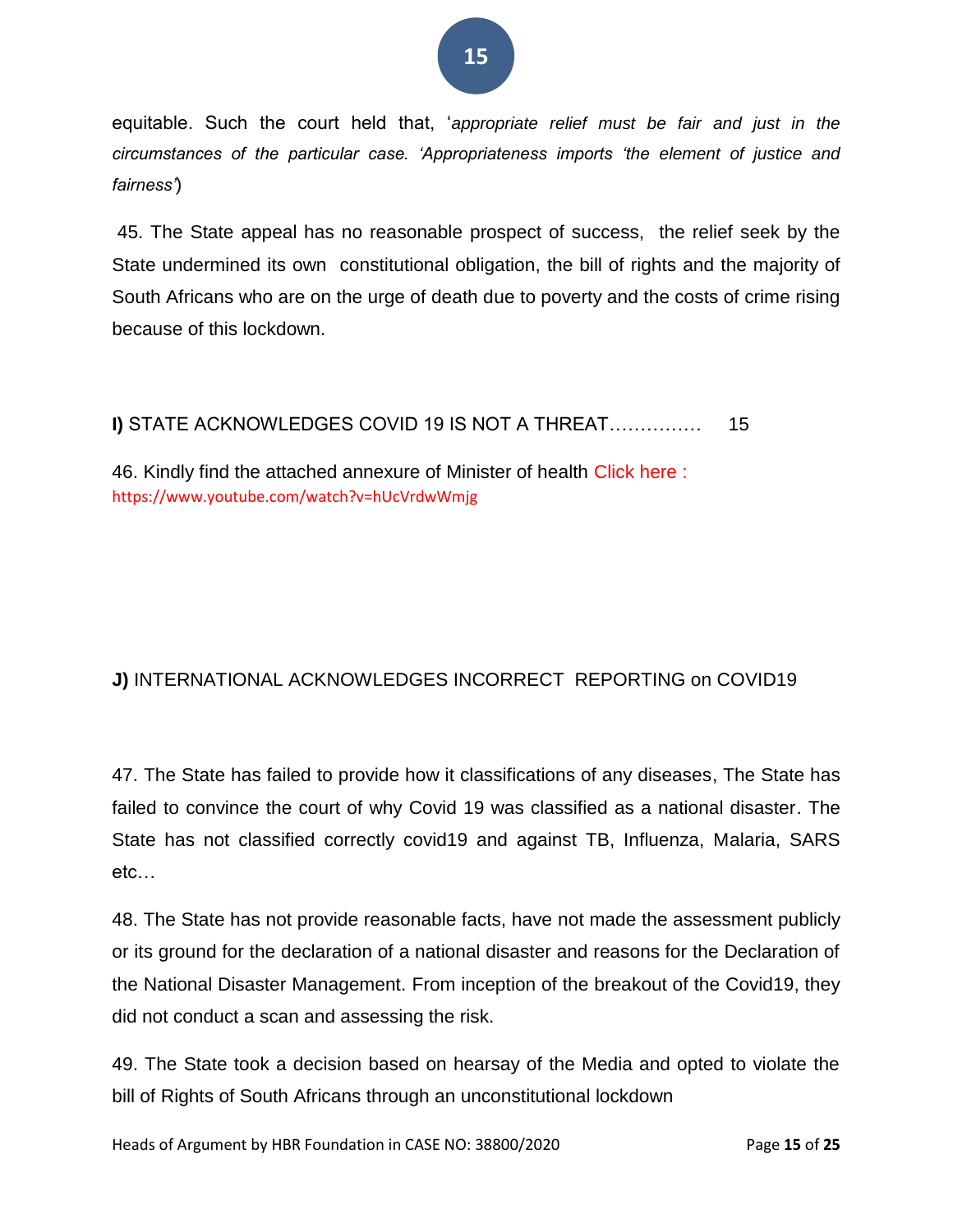50. See the attached acknowledgement of UK – Click on the link https://www.facebook.com/sirenety/videos/3922141877812934

## **51. on 5 August the minister of health acknowledged that the State has not tested any death was due to Covid 19, see annexure**

**K)** GERMAN APPOINTS AN EXTRA PARLIAMENTARY ENQUIRY

52. Kindly find the attached link on the German Enquiry into Covid 19

Click on the Link : https://youtu.be/E1wbgrhr2Bw

## **L) UPHOLDING THE CONSTITUTION**

.

53 . Our Lovable State has committed that there will not be any load shedding during lockdown and we are experiencing load shedding every day.

54. The State is not reliable, unethical behavior; it is arrogant and careless about the economy, its people, its land and the constitution of the Republic

55. The State exploits this circumstance hence we find the our SOE's reporting to a Presidential State Owned E Council in short our SOE's report to the likes of Sanlam, AngloGold Ashanti, MTN, Thebe investment, MISTRA to list a few

56. The State has engaged in activities that creates a national disaster to South African, Since the country is in lock down it experience a deepening violation of the Bill of Rights

Heads of Argument by HBR Foundation in CASE NO: 38800/2020 Page **16** of **25**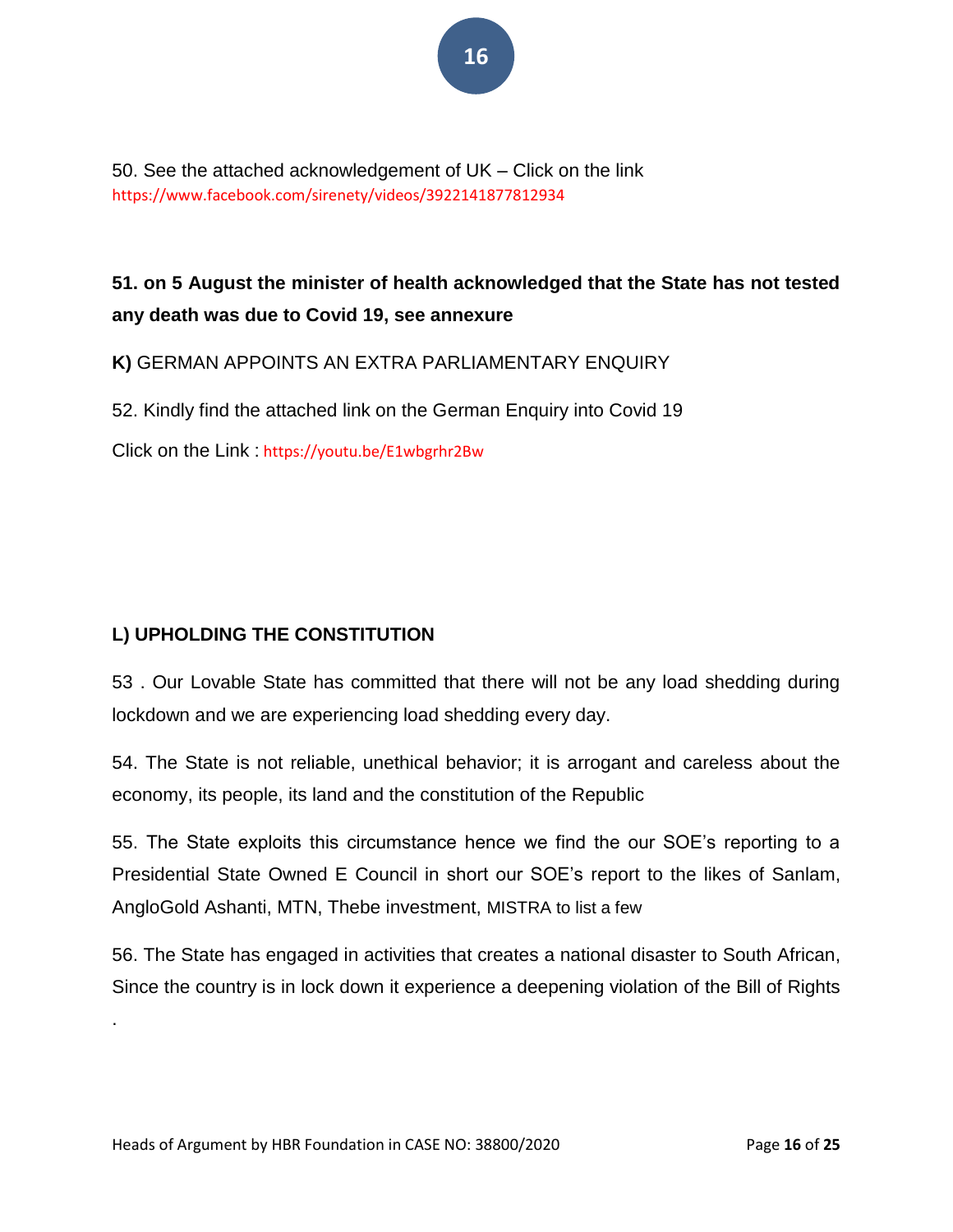## **M) UNCONSTITUTIONAL AND LIMITATION OF THE FUNDAMENTAL RIGHTS**

57. I respectfully submit that It is important to states that in the present case, a limitations analysis of national disaster, classification and regulations on the following legal principles:

58. State is (was) required to show that there is a rational connection between classification, national disaster and the limitation of the rights and the analysis requires an inquiry into the proportionality of the limitation in relation to the harm caused.

59. I am of the view that it is tried law that, various forms of the proportionality test have been adopted by courts, and they all are designed to ensure that a limitation does not unduly restrict a fundamental right. The test involves a balancing exercise between the rights of an individual and the rights of a community.<sup>1</sup>

60. In order for the State to declare a national disaster to pass the proportionality test it must therefore be the least intrusive way to limit the right, and must be narrowly drawn so as to not enable officials decision making not to infringe the right disproportionately.

61. The requirement that the law limiting the right must nevertheless be "*reasonably*  justifiable in a democratic society" in effect limits the limitation

62. Based on the idea that there is an objective understanding of a democratic society and that State Decision either be Disaster management regulations or lockdown in a democratic society must adhere to the principles of proportionality and equality, it is inconceivable that the regulations could be considered to be "reasonably justifiable in a democratic society. Hence state that the State has used the torture on its people Click here https://www.youtube.com/watch?v=mgEvCgSnZso

 1 The Zimbabwe Constitutional Court in Chimakure stated that *"[t]he purposes of the proportionality test is to strike a balance between the interests of the public and the rights of the individual in the exercise of freedom of expression*."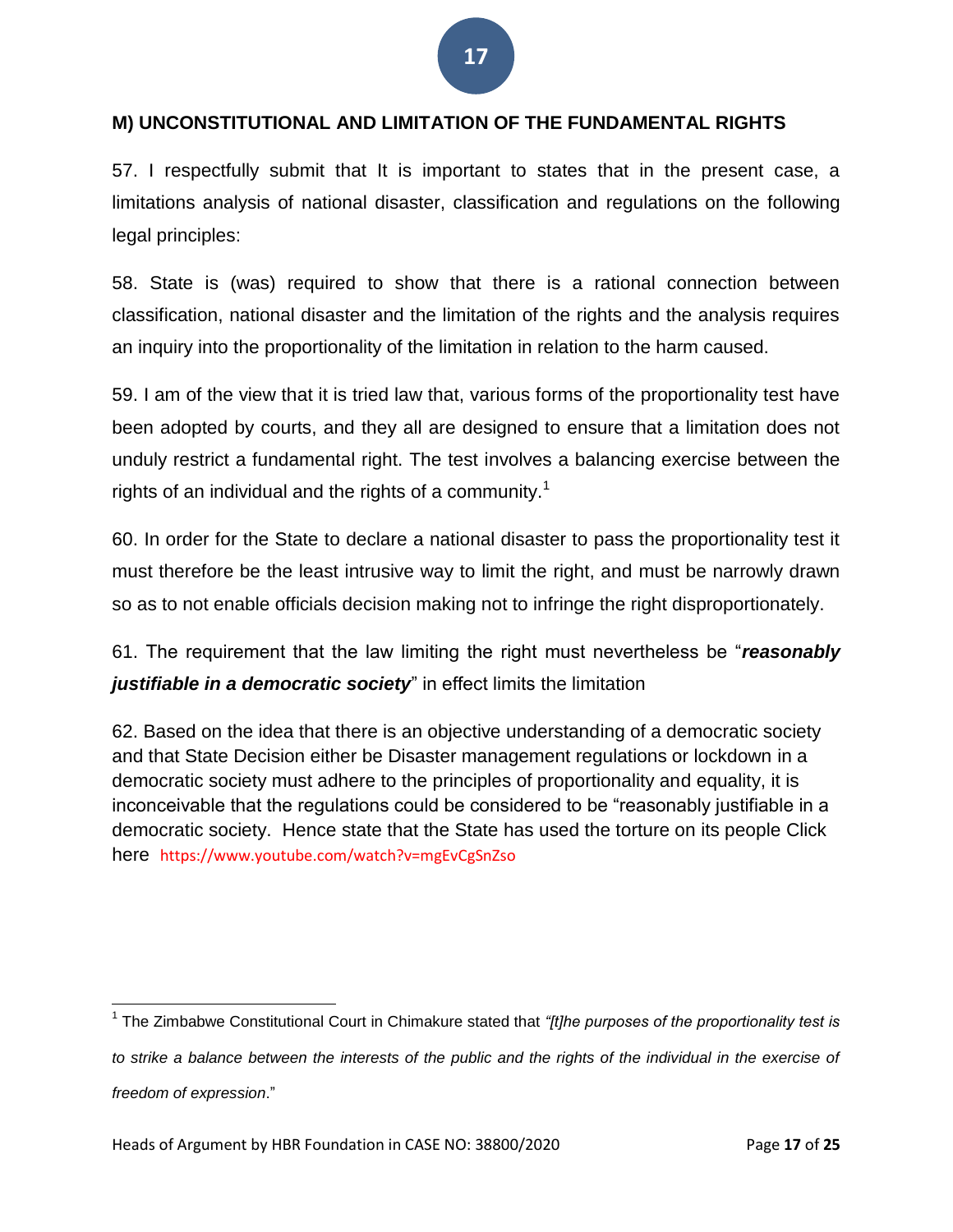## **N) UNFAIR AND DISCRIMINATION OF THE SOUTH AFRICANS**

63. The State has not explained or qualify the reasons of why less than 20% of 0,001% of the 57 million South Africans which are present people affected by COVID19 due to underline health conditions and old age, should be the grounds to lockdown all South Africans and declare a national disaster

64. Furthermore that while 80% of 0.001% of the 57 million South Africans which further represent people affected by Covid 19 has self-healed through a stay home selfquarantine, without any vaccine or any medicine and that should be the grounds to lock down South Africa.

65. May the court also apply the Promotion of Equality and Prevention of Unfair Discrimination Act 4 of 2000

66. The State has taken a decision which led to Majority of South Africans being declared insolvent and the poor becoming poor of the poorest

67. Refer to Minister of Justice and others vs SA restructuring and insolvency practitioners association and Others 2016 (4) SA 349 as follows:

*"Throughout the many, many years of the Struggle for freedom, the greatest dream of South African's Oppressed majority was attainment of equality. By that I mean remedial restitutionary or substantive equality, not just Formal equality. Promoting itself on the content of this equality, this court held Persons belonging to certain categories have suffered considerable unfair discriminating in the past. It is insufficient for the constitution merely to ensure , through its bill of rights, that statutory provisions which have caused such unfair discrimination frequently has ongoing negative consequences, the continuation of which is not halted immediately when the initial causes thereof are eliminated and unless remedies, may continue for a substantial time and even indefinitely. Like justice equality delayed is equality denied*".

68. The majority of South Africans are on lockdown and their violation of Bill of Rights in the name of national disaster management. Furthermore State used South Africa as attesting ground for vaccine see the https://www.youtube.com/watch?v=vSDI5qpbBKs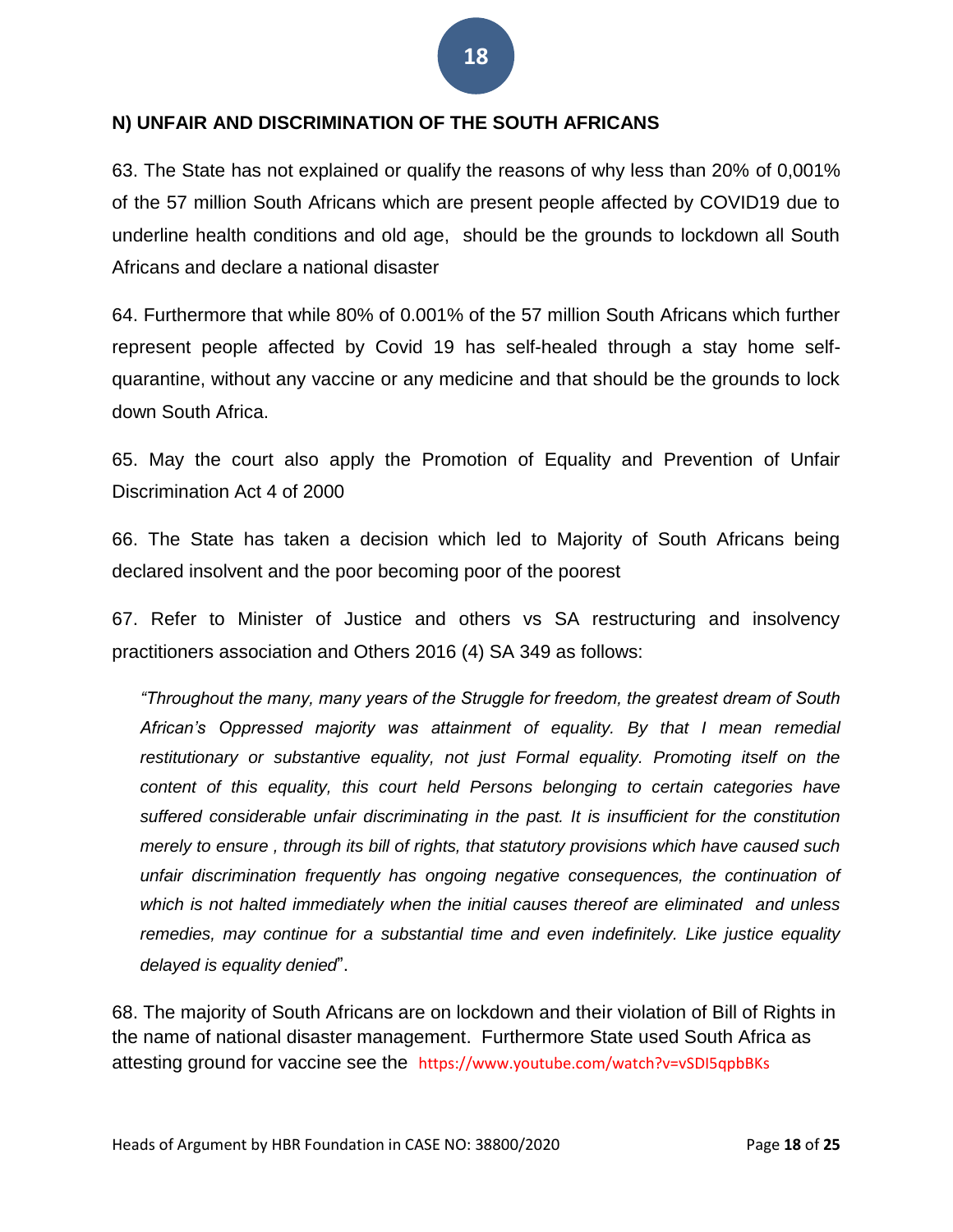## **O) CONCLUSION**

69. A proactive State and a caring State that want to save lives would have done a proper national disaster assessment and the State would have opted to identify and focus on the minority of South Africans who are the vulnerable people to Covid 19 and like related viruses, those are people with underlying health conditions and the elderly with weak immune systems.

70. The State would have and can still develop some Covid19 free Zone where the minority who cannot afford to stay home or are living in risky environment which would danger their lives , the State would have been provided safe place and caring in order to save lives from Covid 19 and/or any other virus attack during this period,

71. While saving the majority of South Africans from poverty they experience every day of this lockdown, avoided the declaring all South Africans insolvent and drowning the economy in to recession, liquidating business and the markets, finally preserving and promoting the Bill of rights resulting to building this great nation called South Africa.

72. The State has been selective on approaching the covid19 pandemic from other deadly pandemic whether unknown and/or unknown that South Africa has had to experience in the past century, as for Covid19 there is no need to borrow \$1bn (one billion dollars) for a vaccine from the New Development Bank (Annexure 13 New Development Bank approves US\$1BN loan for SA ), while Majority of those infected are with mild symptoms which self healing during quarantine

73. There is no prospect of success and no other court in the republic and internationally may grant the state to appeal and there is no urgency on its application but the State has a constitutional obligation of which its urgency of rehabilitating, reviving and transforming the lives of all South Africans that are experiencing a disaster brought by the State:

74. In Mahomed and Another v The republic of South Africa and others 2001(3) SA 893 (CC) paragraph 69 where Chaskalson P Referred to the United State decision in Olmstead et al v United State and Qoutes the words of Justice Brandies as follows: *" in*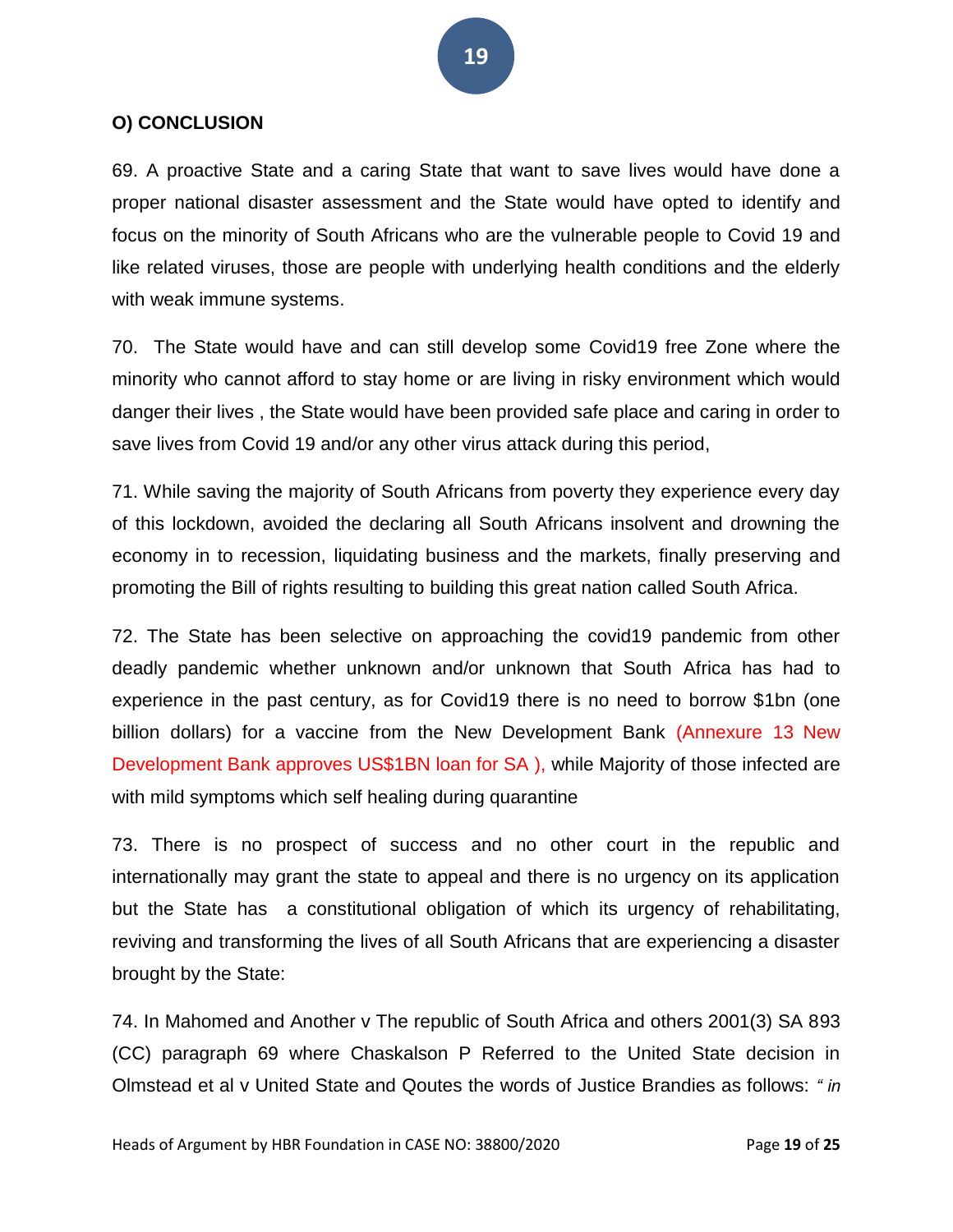*a government of laws, existence of the government will be imperiled if it fails to observe the law scrupulously… Government is the potent, omnipresent teacher. For good or for ill, it teaches the whole people by its example…. If the government becomes a lawbreaker, it breeds contempt for the law; it invites every man to become a law unto himself; it invites anarchy"*

## P) PRAYERS

75. Accordingly, wherefore the HBRF prays that this Honourable Court grant an order in the following :

- 1. Declaring the classification of the national disaster is irrational, vague and unconstitutional
- 2. Declaring the classification of the national disaster as not procedural and misleading
- 3. Executive decision to declare Covid19 a national disaster being irrational and unconstitutional
- 4. Declaring the Disaster Management regulation unconstitutional
- 5. Declaring the COVID19 a health related matter rather than a disaster in its nature
- 6. Declaring the classification of the national disaster as unconstitutional
- 7. Nullifying the lockdown as invalid and unconstitutional
- 8. Order the State to withdraw its COVID19 compulsory, statements and request entities to remove Covid19 on all platform of communication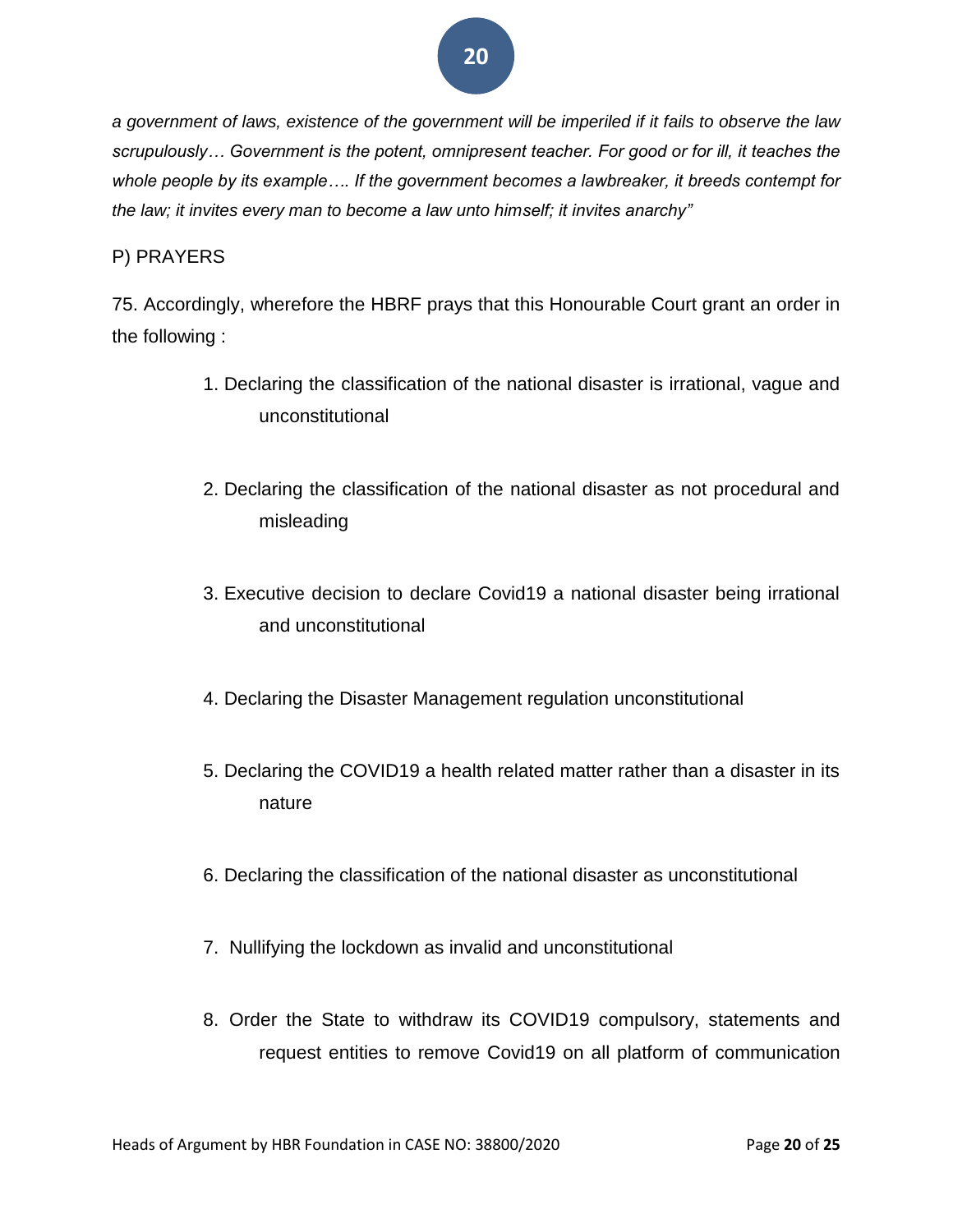

be it website, including the withdrawal of the State derivative instituted on companies, Institutions and media relating to Covid19

- 9. To nullify the COVID19 reports declared by the State as baseless, untruth, unethical, untruth and unfounded
- 10. Instructing the high Court to Setup an independent committee of enquiry on Covid19 related activities:
	- i. Setup with at least 30 Expects within the 15 days
	- ii. With powers to independent to investigate all cause of death associated with Covid19 and obtain any report
	- iii. Report on all deaths associated with Covid19
	- iv. Mandate to verify and qualify any tests and/or database
	- v. To report to this court every month for a period of two year
	- vi. any other mandate the court deems it fit
- 11. The State to proceed with all the relief for the next 6 six months from date of order cancelling the October 2020 deadline.
- 12. The Every Department and/or Agency with a Covid19 Social Relief must have an open system and a report presented to the court within the next 15 days of every month
- 13. Setup an in depended panel of auditors, led by the Auditor General of South Africa be assigned to audit every COVID19 Social Relief packages, funds allocated to banks and including the processes and systems, whereby to report to the court by 15 November 2020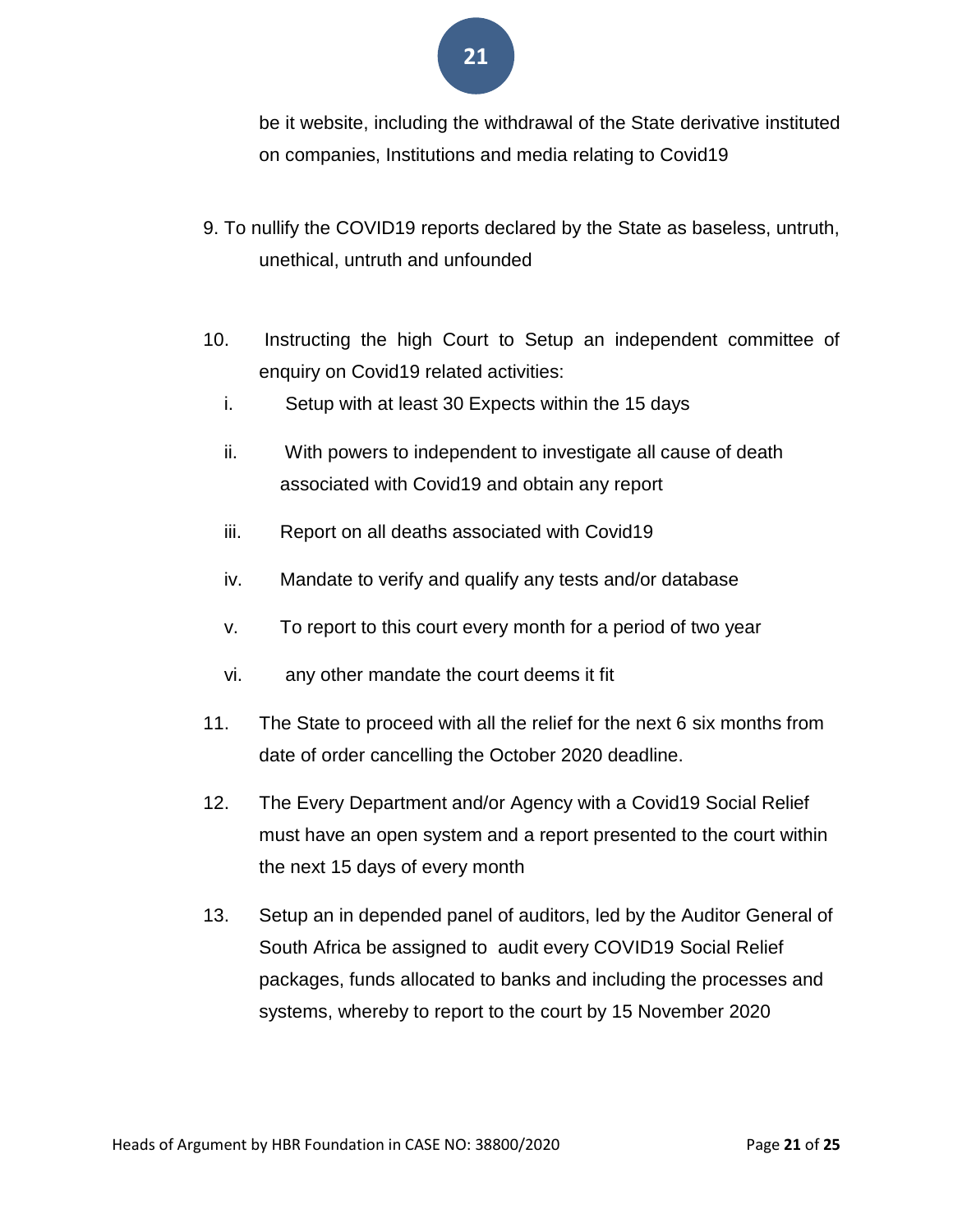

- 14. State to maintain its promises and commitment with relief as initially declared to the nation and any Minister that fails to disperse funds as mandated must be declared delinquent
- 15. Parliament to review a process of identifying and validating any disaster to be followed that includes restructuring and capacitation of the national disaster management
- 15. Withdraw and/or revoke any instruction and/or communication that is/was instructed and/or enforced on companies and/or entities to conform to covid19 regulations including media and on any other communication platform
- 16. The Court to declare that the disease referred to as COVID19 known as Corona Virus possess no serious threat however a health caution to people with underline health condition must be observed
- 17. Setting up a Commission of Enquiry into COVID 19 funds, and furthermore instructing the State Investigating Unit to investigate any findings of the Audit on the Social Relief Fund and procurement of the Covid19 and the report be given to the Court by 1st December 2020
- 18. The court to Subpoenaing parliament to report of the findings and updates of the Covic-19 in the country and advice back to the court on quarterly basis
- 19. The court to order the reallocate of any funds and /or loans dedicated to Covid19 as a priority, be priorities to essential service delivery matters and programmes including payment of SMME and any other suppliers the State owes, this excludes funds and resources allocated to COVID19 Social Relief Package
- 20. Remove and clear all criminal records obtained by anyone who was arrested and/or fined for infringing Lockdown "Disaster Management" regulations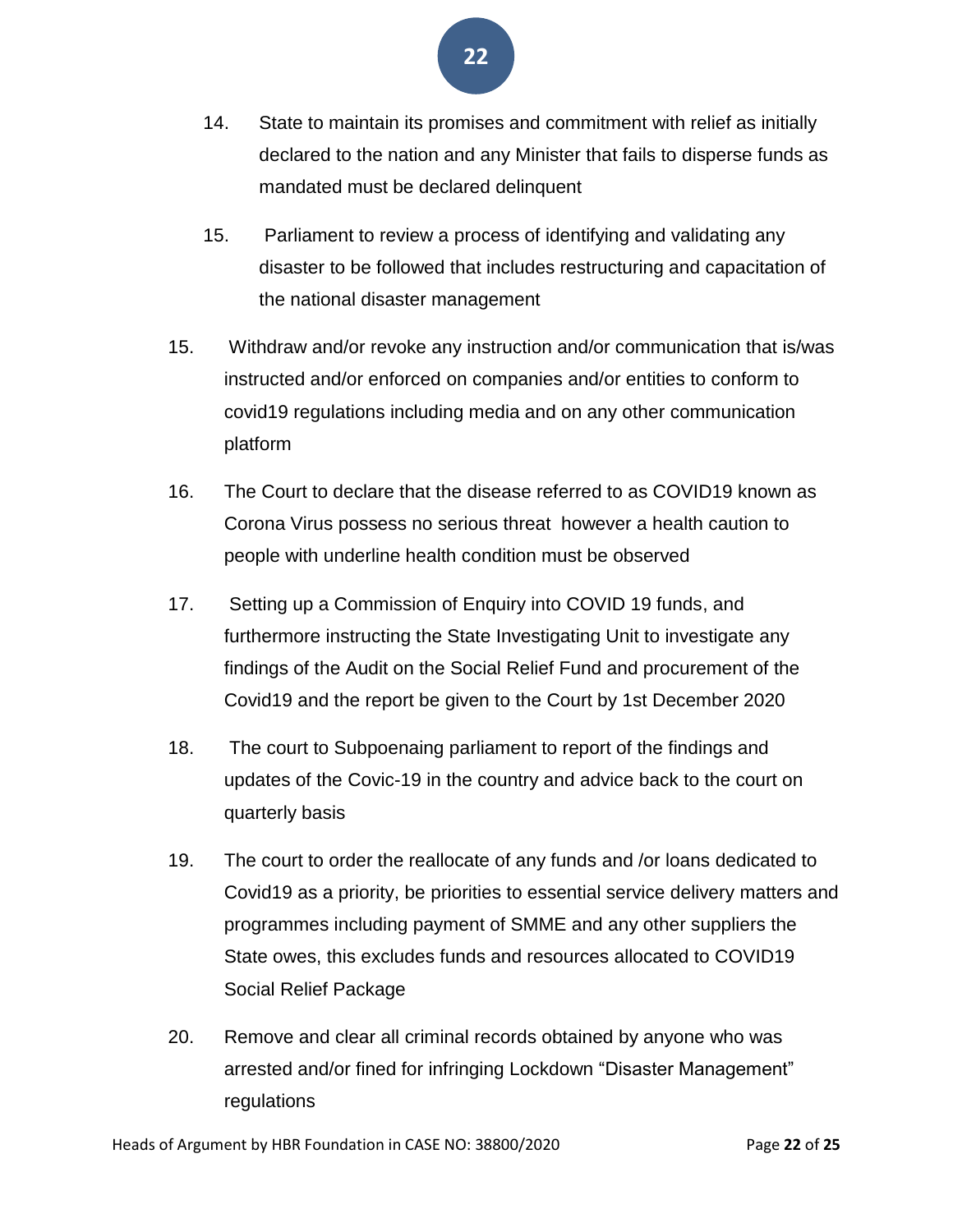- 21. To order that any ban on alcohol and cigarettes be uplifted with immediate effect.
- 22. Order the State to exempt all rates and taxes incurred during the unlawful lockdown period for all commercial, industrial and residential.
- 23. To initiate a process to determine whether the President is fit to hold office
- 24. to provide an order that nullify the President action on proceeding with the lockdown and resulted in him neglecting to carry his constitutional obligation that his actions were unconstitutional and baseless,
- 25. to declare that President has abused his executive powers and violated the constitution and the people rights
- 26. in alternative to point 23 and 24, and in addition 25, that may the court outcomes declare that the President actions constitute the removal of the President with relevant sections of the constitution must apply.
- 27. In addition to point 26 then initiating the process of executing the Constitution Chapter 5, section 89 (a)(b)(c) as he would have abuse his Executive powers and violated the constitution and the people rights
- 28. Ordering the State to carry out its constitutional obligation including to working with African countries to provide services and goods and/or assistance to the countries in need throughout world
- 29. The economy be re stimulated, open international and African trades and borders, under health and security guidelines
- 30. The constitution and application be resorted and restore the aspiration and future building of this Great Nation called South Africa
- 31. Costs of Suit
- 32. Further or alternative relief;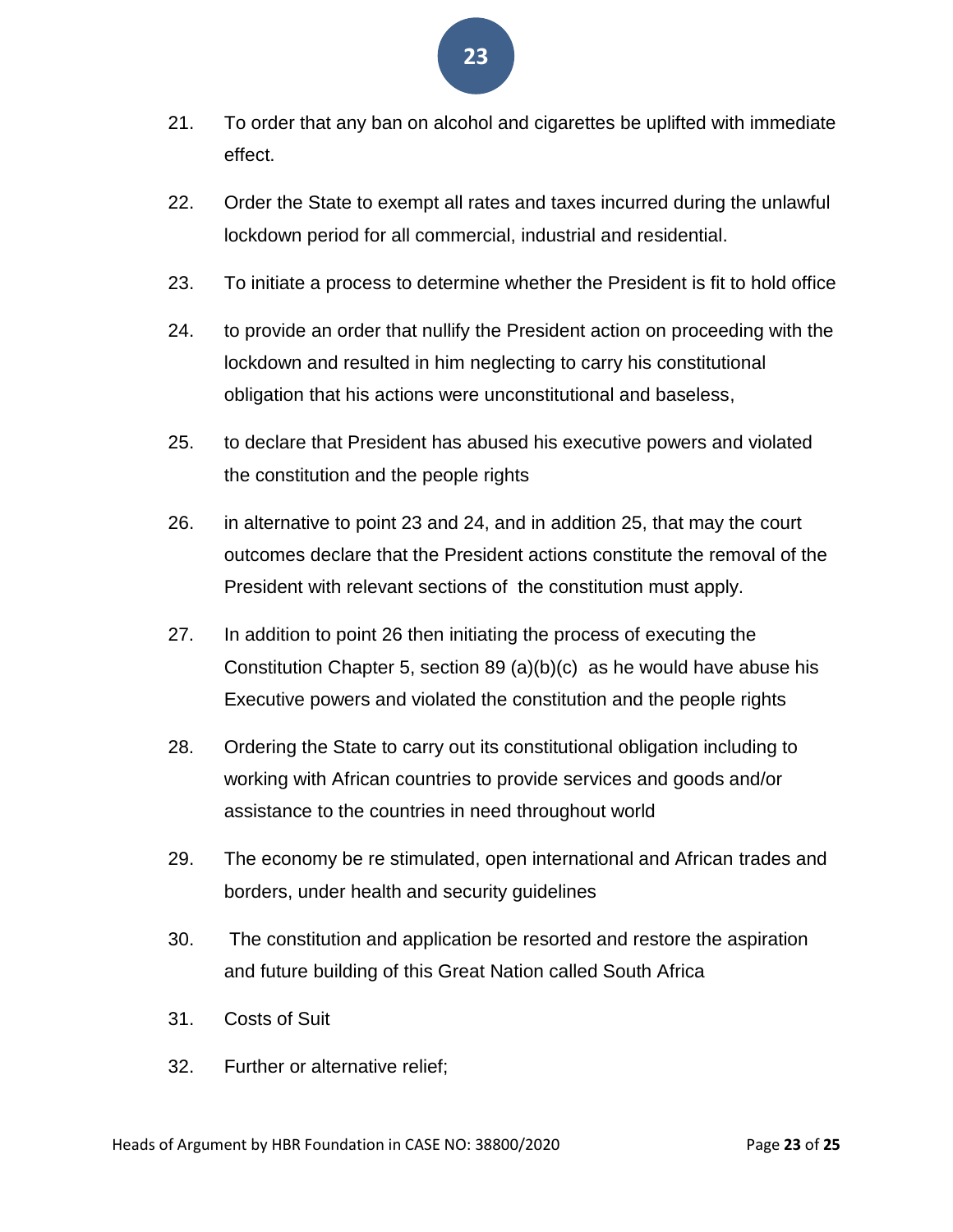- a.
- b. Dismiss the State leave to appeal with costs
- c. Declaring the classification of the national disaster was irrational, vague and unconstitutional
- d. Declaring the Disaster Management regulation unconstitutional
- e. Declaring and nullifying the entire lockdown unconstitutional
- f. Setting up of Lockdown committee to enquiry
- g. Ordering the State to carry out its constitutional obligation including the continuing with the Social relief as initial state commitment
- h. State to report to court on every month progress of Social Relief for 6 months

## LIST OF SOURCES

1. Constitution of the Republic of South Africa.

South African Legislation

2. Promotion of Equality and Prevention of Unfair Discrimination Act 4 of 2000.

South African Case Law

3. In Campus Law Clinic, University of Kwa-Zulu Natal v Standard Bank of South Africa

Ltd 2006 (6) 103 (CC),

4. Bengwenyama Minerals Pty Ltd v Genorah Resources (Pty) Ltd 2011(4)SA 133(CC)

the Constitutional court

- 5. The Zimbabwe Constitutional Court in Chimakure
- 6. In Hoffman v South Africa Airways 2001(1) SA